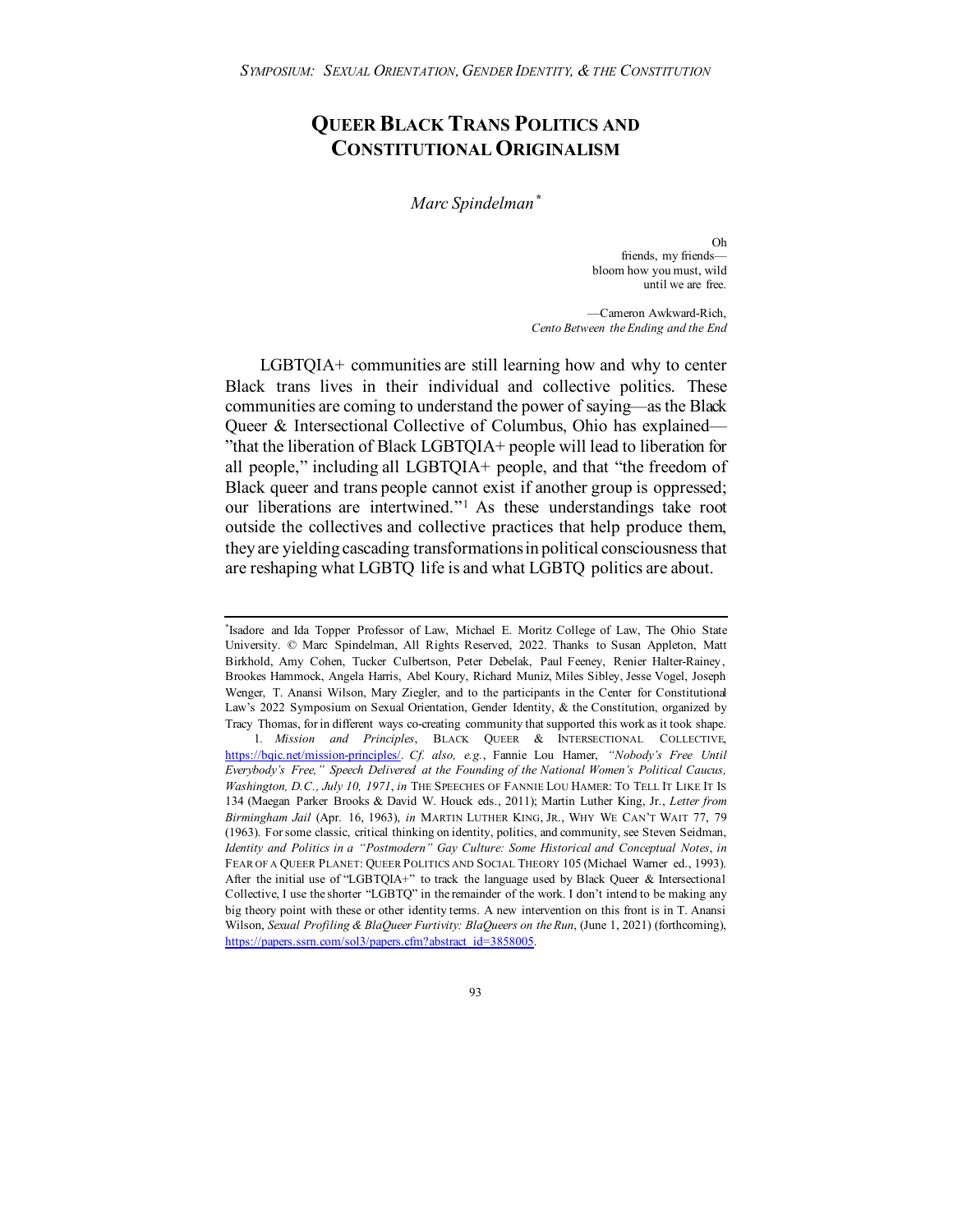Here, I seek to think with queer Black trans politics—and in particular, from among their far-ranging commitments, their intersectional understandings and demands to center Black trans lives about a set of questions nested in federal constitutional law. Nominally, the aim is to reflect on a real-time constitutional situation—driven by the Supreme Court's newly enthroned constitutional originalist project—that has placed the constitutional abortion right first announced in *Roe v. Wade* and reaffirmed by *Planned Parenthood v. Casey* on the brink of extinction. [2](#page-1-0) Vitally important in its own terms, this extinction is one that many fear (even as some others hope) will lead to LGBTQ constitutional rights and protections likewise being eliminated. The conceptual configuration around this potential one-two punch—played out around what the Court's ruling in *Dobbs v. Jackson Women's Health Organization* will do to the abortion right and to LGBTQ constitutional rights by implication—expresses conventional forms of legal consciousness and the politics that they have helped inspire. [3](#page-1-1) Produced by and within legal outlooks that have traditionally operated in single-axis identity terms, these ways of understanding constitutional developments around *Dobbs* miss what queer Black trans politics can readily see: The conventional constitutional fields of abortion rights and LGBTQ rights are not wholly distinct, related only in a legal series, but rather are aspects of a larger constitutional law that intersect and cross-inflect one another, and that likewise intersect and cross-inflect the Court's constitutional race equality jurisprudence, itself a jurisprudence of colorblind constitutionalism increasingly organized under the sign of constitutional originalism, that has been turning against pro-Black, including pro-Black trans, and hence LGBTQ, positions for some time.

On one level, these understandings make the work of thinking with queer Black trans politics look like a familiar intersectional intervention. In important ways, it is. The present effort broadly joins calls for moving from traditional forms of legal and political consciousness defined by single-axis identity thinking about race, sex, and LGBTQ identity and rights toward newer and more complex—not to forget, more socially accurate—forms of intersectional thinking about them and how they work. This undertaking is thus aligned with longstanding intersectional

<span id="page-1-0"></span><sup>2.</sup> Roe v. Wade, 410 U.S. 113 (1973); Planned Parenthood of Se. Pa. v. Casey, 505 U.S. 833 (1992).

<span id="page-1-1"></span><sup>3.</sup> Dobbs v. Jackson Women's Health Org., 141 S. Ct. 2619 (2021). For relevant reflections on constitutional law as a source of legal and lived consciousness, see Peter Gabel, *The Phenomenology of Rights-Consciousness and the Pact of the Withdrawn Selves*, 62 TEX. L. REV. 1563, 1573–74 (1984).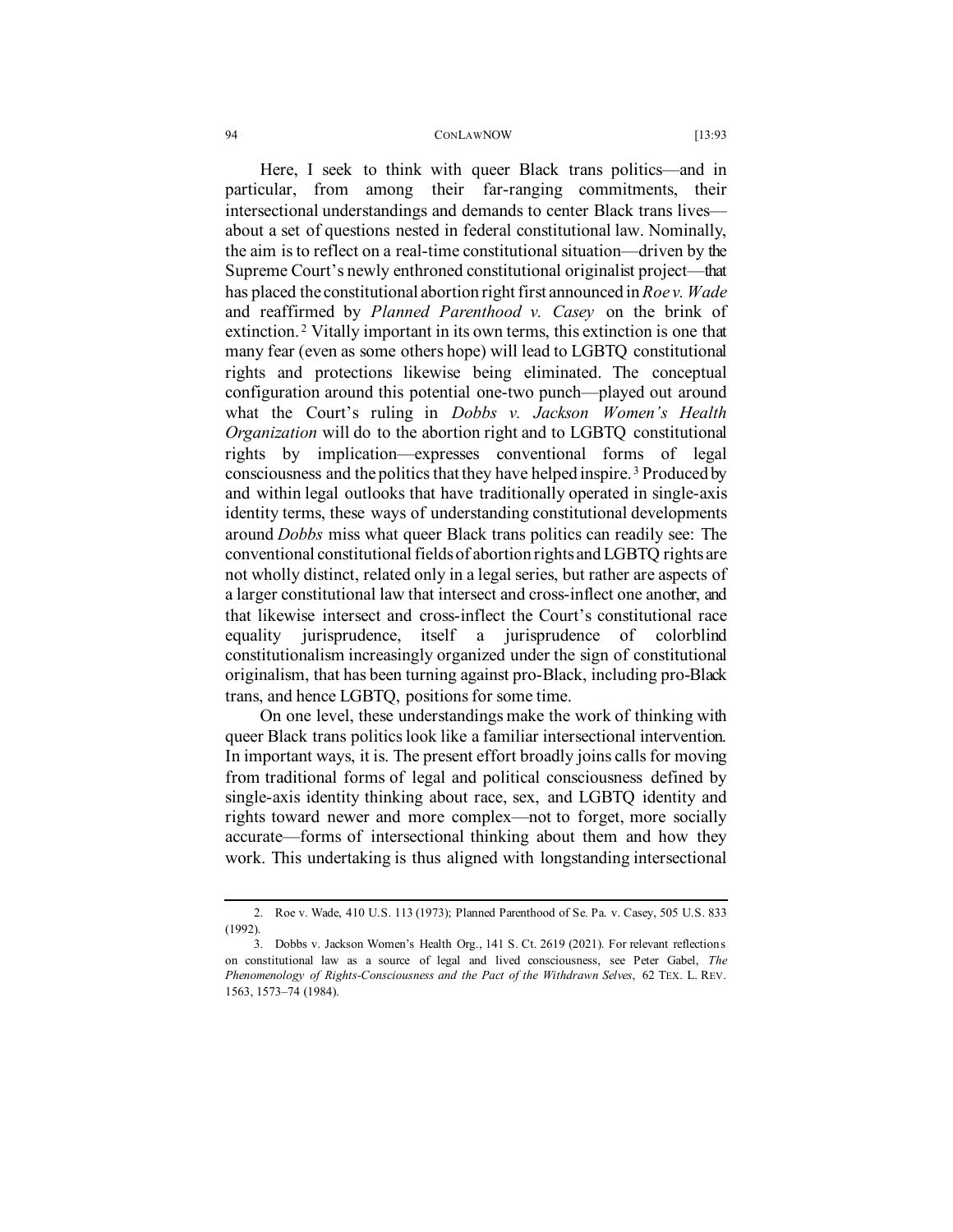praxis pushing to reconceptualize basic outlooks on U.S. constitutional civil rights. [4](#page-2-0) Beyond demonstrating some of the transformative possibilities of thinking with queer Black trans politics, however, the argument in these pages also shows that intersectional praxis is making its way into civil rights litigation while also giving shape to conservative resistance to it. On this level, thinking with queer Black trans politics offers opportunities to glimpse how intersectional thinking is functioning, if not by name, as a tool not only supporting, but also opposing, pro-Black intersectional praxis. [5](#page-2-1) This opposition has formally begun at times to recast progressive civil rights like abortion and LGBTQ rights in anti-Black terms as means of restricting or clawing them back. Venturing forth from queer Black trans politics' intersectional and centering demands thus draws this creeping anti-Black intersectional practice into focus. It also helps to explain it by exposing moments when queer Black trans people personify the threats to existing race-sex-sexuality-gender-identity orders that so many people, prominently including many social conservatives, fear and oppose.

Building on understandings that emerge from queer Black trans politics, the present work is structured as follows. Part I begins with a pro-Black, queer, and trans-aligned perspective on the Court's race equality jurisprudence—a perspective that opens onto a critical topography of LGBTQ constitutional rights. From there, discussion shifts in Part II to how queer Black trans politics inform analysis in the abortion right setting, focusing on important dimensions of the *Dobbs* litigation, including how different legal actors imagine *Dobbs* mapping onto—and thus implicating—LGBTQ constitutional rights. Building on this engagement, Part III then takes up what constitutional originalism looks like from a perspective informed by queer Black trans politics. Here, constitutional originalism appears to be more than a force that has constrained pro-Black politics, and more than a force poised to decimate the constitutional abortion right in *Dobbs*. Originalism, on this understanding, is also a project that implicates LGBTQ constitutional positions—positions that have been in its sights all along as expressions of constitutional race equality and constitutional abortion rights guarantees. The Conclusion, Part IV, summarizes how a queer Black trans

<span id="page-2-1"></span><span id="page-2-0"></span><sup>4.</sup> One effort in the constitutional civil rights setting that should not be missed is in Devon W. Carbado & Kimberlé W. Crenshaw, *An Intersectional Critique of Tiers of Scrutiny: Beyond "Either/Or" Approaches to Equal Protection*, 129 YALE L.J. F. 108 (2019). Inflecting LGBTQ rights, see also, for example, Kaiya Arroyo, *Burden of Proof: How Intersectionality Can Inform Our View of the Equal Protection Intent Requirement*, 19 U. PA. J. CONST. L. 1015 (2017).

<sup>5.</sup> For some important theoretical and historical context, see *infra* note [12.](#page-5-0)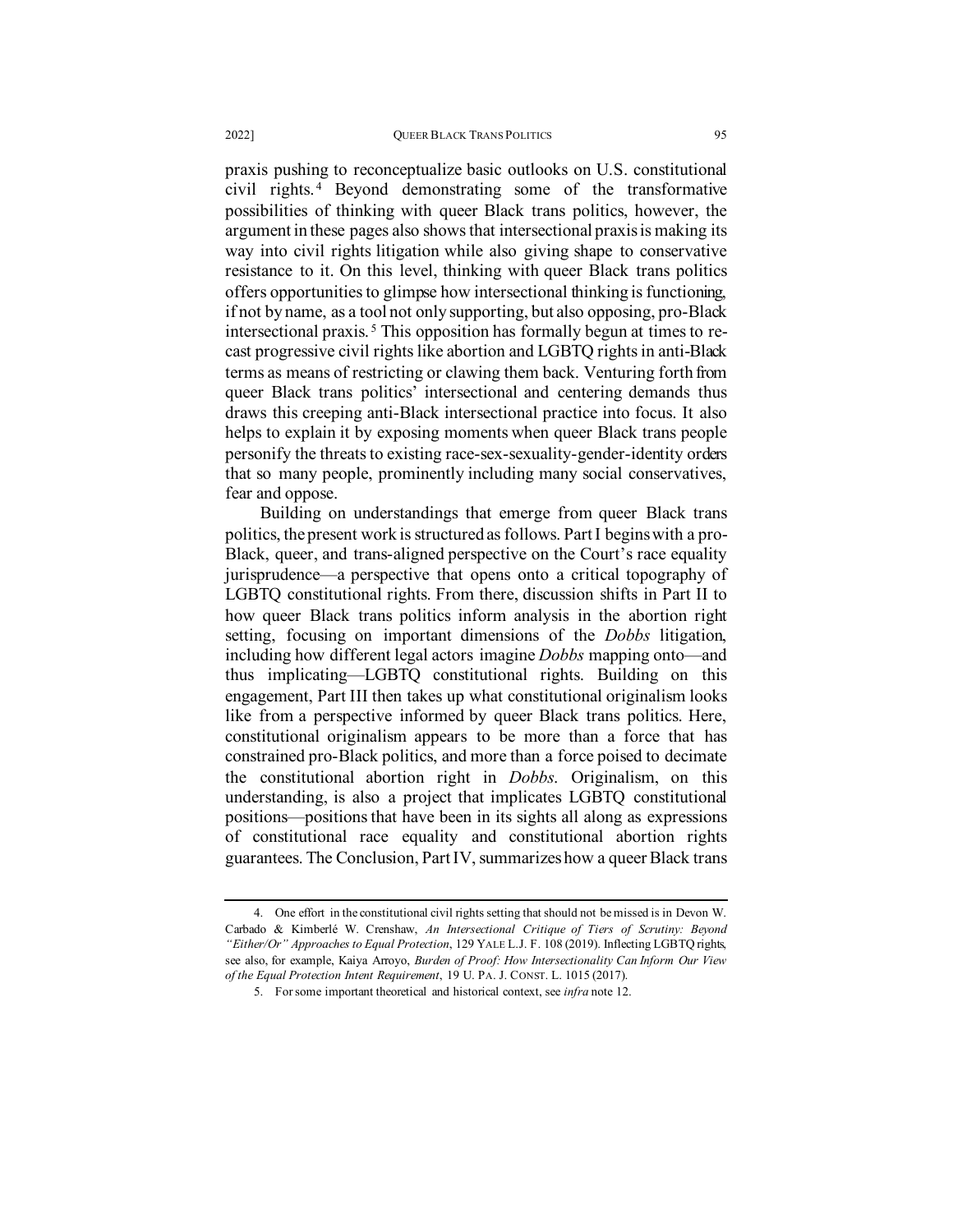politics-inspired perspective refracts constitutional politics in distinctive ways that reveal some of the powers of insight and foresight that queer Black trans politics possess. Among the many other things they do, queer Black trans politics offer perspectives on, and positions within, LGBTQ politics that LGBTQ communities should seriously engage in the days ahead, as—in the aftermath of *Dobbs* and anticipating other constitutional originalist transformations—political and constitutional challenges to LGBTQ rights continue to mount. Queer Black trans politics teach that the security of LGBTQ rights remains largely in LGBTQ people's hands.

# I. COLORBLIND CONSTITUTIONAL ORIGINALISM AND LGBTQ RIGHTS IN THE CONSTITUTIONAL RACE EQUALITY SETTING

Tracking queer Black trans politics' intersectional commitments and their calls to center Black trans people, it is apparent that Black trans people's constitutional rights, along with the rights of other Black LGBTQ people, have for some time now been subject to the force and weight of the Supreme Court's commitments to a colorblind constitutionalism—a jurisprudence that, as it has been evolving, is increasingly being reorganized under the sign of, and as an expression of, constitutional originalism, a trend that the Supreme Court's present composition seems likely to bring to doctrinal completion. [6](#page-3-0) Familiar as the background constellation of points may be, they are regularly lost in conversations about LGBTQ rights as points implicating them.

Broadly speaking, and formulated in these newer and somewhat anticipatory terms, the Court's colorblind originalist jurisprudence can be figured as having generated a range of legal doctrines and rules indicating the Court's retreat from earlier constitutional race equality decisions that, in different ways, marked out—and delivered on—a transformative, antisubordinationist vision of constitutionally-based racial justice, itself articulated with an historically informed contemporary eye to what the Civil War Amendments demand. [7](#page-3-1)

<span id="page-3-0"></span><sup>6.</sup> Michael B. Rappaport, *Originalism and the Colorblind Constitution*, 89 NOTRE DAME L. REV. 71 (2013), offers an important conceptual pivot. Works that illuminate different dimensions of the evolutionary shift, while noting the challenges for colorblindness expressed as an originalist project include *id.*, as well as Jeffrey Rosen, *The Color-Blind Court*, 45 AM. U. L. REV. 768 (1996), and Cedric Merlin Powell, *Rhetorical Neutrality: Colorblindness, Frederick Douglass, and Inverted Critical Race Theory*, 56 CLEV. ST. L.REV. 823 (2008). Forsome additional reflections on the themes, see Mary Ziegler, *What is Race?: The New Constitutional Politics of Affirmative Action*, 50 CONN. L. REV. 279 (2018).

<span id="page-3-1"></span><sup>7</sup>*. See, e.g.*, Charles L. Black, *The Lawfulness of the Segregation Decisions*, 69 YALE L.J. 421, 421 (1960); Owen M. Fiss, *Groups and the Equal Protection Clause*, 5 PHIL. & PUB. AFF. 107, 147– 77 (1976); *see also, e.g.*, Brandon Hasbrouck, *The Antiracist Constitution*, 102 BOSTON U. L. REV.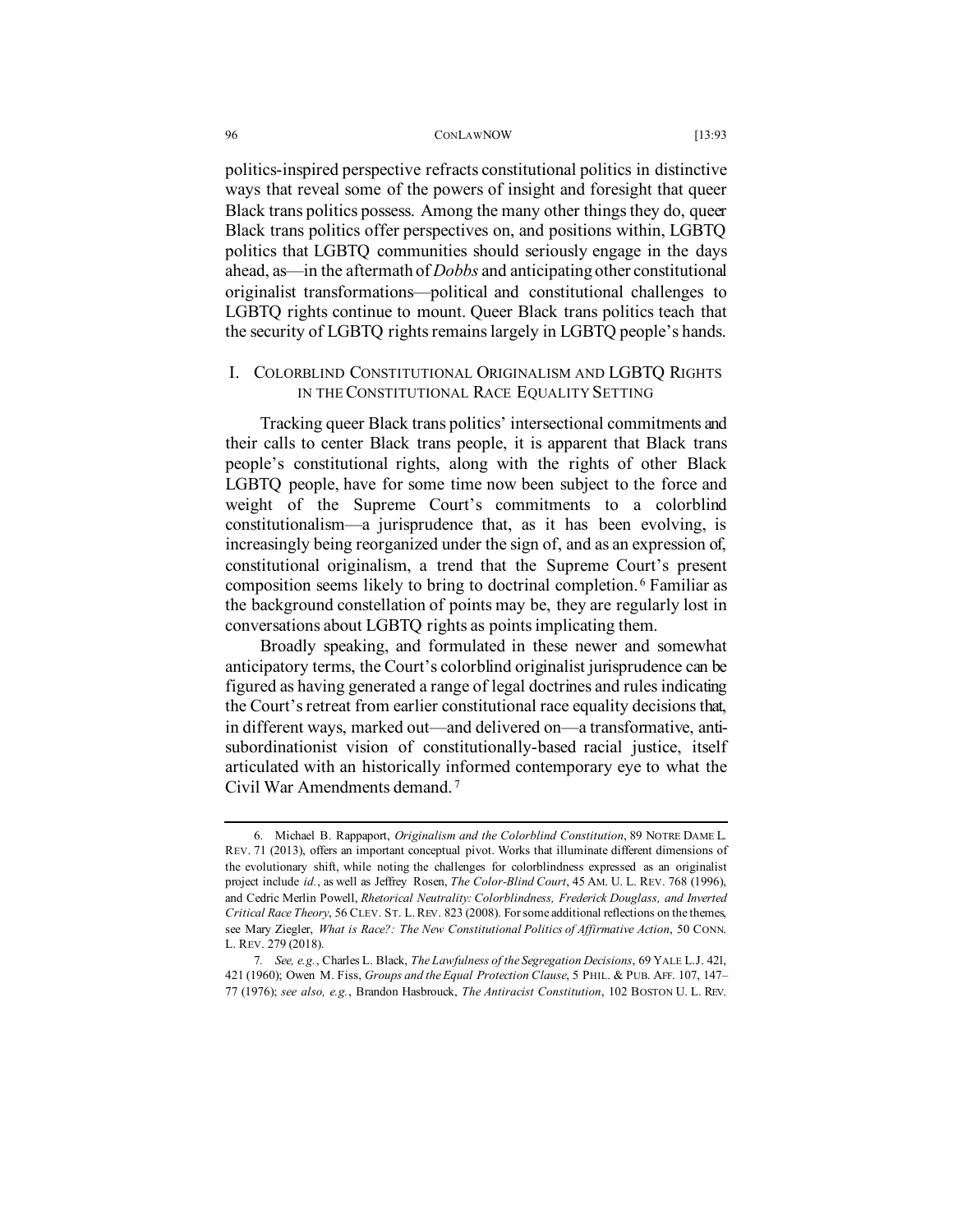### 2022] **OUEER BLACK TRANS POLITICS** 97

<span id="page-4-3"></span>In lieu of that project, the Court's constitutional colorblindness decisions have aligned the Court's racial justice docket with formal equality principles that have been sharply critiqued for tracking racehierarchical and ideologically white supremacist positions. [8](#page-4-0) Consistent with what those positions recommend, the Court, years back, abandoned playing a meaningful role in constitutionally developing, then managing, far-reaching institutional transformations of the ideological and material conditions of racial injustice in the United States in pro-Black directions.[9](#page-4-1) Instead, the Court has for some time now regularly announced colorblindness-centered or colorblindness-corresponding legal rules that, in different ways, constrict governmental powers at the national, state, and local levels, increasingly circumscribing the space for purposefully pro-Black political outcomes to be realized in law in race-conscious ways.<sup>[10](#page-4-2)</sup>

<sup>87, 127–41 (2022);</sup> *see also generally, e.g.*, Rebecca E. Zietlow, *Free at Last! Anti-Subordination and the Thirteenth Amendment*, 90 BOSTON U. L. REV. 255 (2010). For exposition built in part in relation to the insight that "[h]istory shows that antisubordination values live at the root of the anticlassification principle—endlessly contested, sometimes bounded, often muzzled," see Reva B. Siegel, *Equality Talk: Antisubordination and Anticlassification Values in Constitutional Struggles Over* Brown, 117 HARV. L. REV. 1470, 1477 (2004). For important legal historical work that spotlights the Black Convention Movement and powerfully widens and reshapes the legal historical archive, see James W. Fox Jr., *The Constitution of Black Abolitionism: Reframing the Second Founding*, 23 J. CON. L. 267 (2021).

<span id="page-4-0"></span><sup>8.</sup> For one penetrating engagement in a wider context, see *Introduction* to CRITICAL RACE THEORY: THE KEY WRITINGS THAT FORMED THE MOVEMENT xiii (Kimberlé Crenshaw et al. eds., 1995). Another forceful critique of colorblind constitutionalism as it operates across a range of doctrinal domains is in Dorothy E. Roberts, *Foreword: Abolition Constitutionalism*, 133 HARV. L. REV. 1, 77–85 (2018).

<span id="page-4-1"></span><sup>9</sup>*. Compare* Brown v. Board of Education (*Brown I*), 347 U.S. 483 (1954), *and* Brown v. Board of Education (*Brown II*), 349 U.S. 294 (1955), *with* Milliken v. Bradley, 418 U.S. 717 (1974), *and* Gary B. v. Whitmer, 376 F.3d 616 (6th Cir. 2020), *vacated*, 958 F.3d 1216 (6th Cir. 2020) (en banc); *see also, e.g.*, McCleskey v. Kemp, 481 U.S. 279 (1987). For a certain counterpoint, see Brown v. Plata, 563 U.S. 493 (2011), part of a wider history of federal courts' constitutional governance of prisons, with racial, including desegregative, inflections, on which see, Margo Schlanger, *Book Review*, *Beyond the Hero Judge: Institutional Reform Litigation as Litigation*, 97 MICH. L. REV. 1994 (1999) (reviewing MALCOLM M. FEELEY & EDWARD L. RUBIN,JUDICIAL POLICY MAKING AND THE MODERN STATES: HOW THE COURTS REFORMED AMERICA'S PRISONS (1997)), which, as part of offering a challenge to judge-centered modes of understanding prison litigation developments, captures how aspects of prison litigation at times contributed to the burgeoning of the prison industrial complex. *Id.* at 2012 & n.68. On how some constitutional colorblindness moves inflect and so "produce and entrench normative gender identities," see Devon W. Carbado, *Colorblind Intersectionality*, 38 SIGNS 811, 817 (2013), and for one account of "how constitutional doctrine facilitates the incapacitation of motherhood," see Priscilla A. Ocen, *Incapacitating Motherhood*, 51 U.C. DAVIS L. REV. 2191, 2229–37 (2018).

<span id="page-4-2"></span><sup>10</sup>*. See, e.g.*, Metro Broad., Inc. v. FCC, 497 U.S. 547 (1990), *overruled by* Adarand Constructors, Inc. v. Pena, 515 U.S. 200 (1995); Shelby County. v. Holder, 570 U.S. 529 (2013); City of Richmond v. J.A. Croson Co*.*, 488 U.S. 469 (1989); Merrill v. Milligan, 595 U.S.\_\_\_, 142 S. Ct. 879 (Feb. 7, 2022); Parents Involved in Community Schools v. Seattle Sch. Dist. No. 1, 551 U.S. 701 (2007). Also note that if a necessary constitutional touchstone for these measures is found their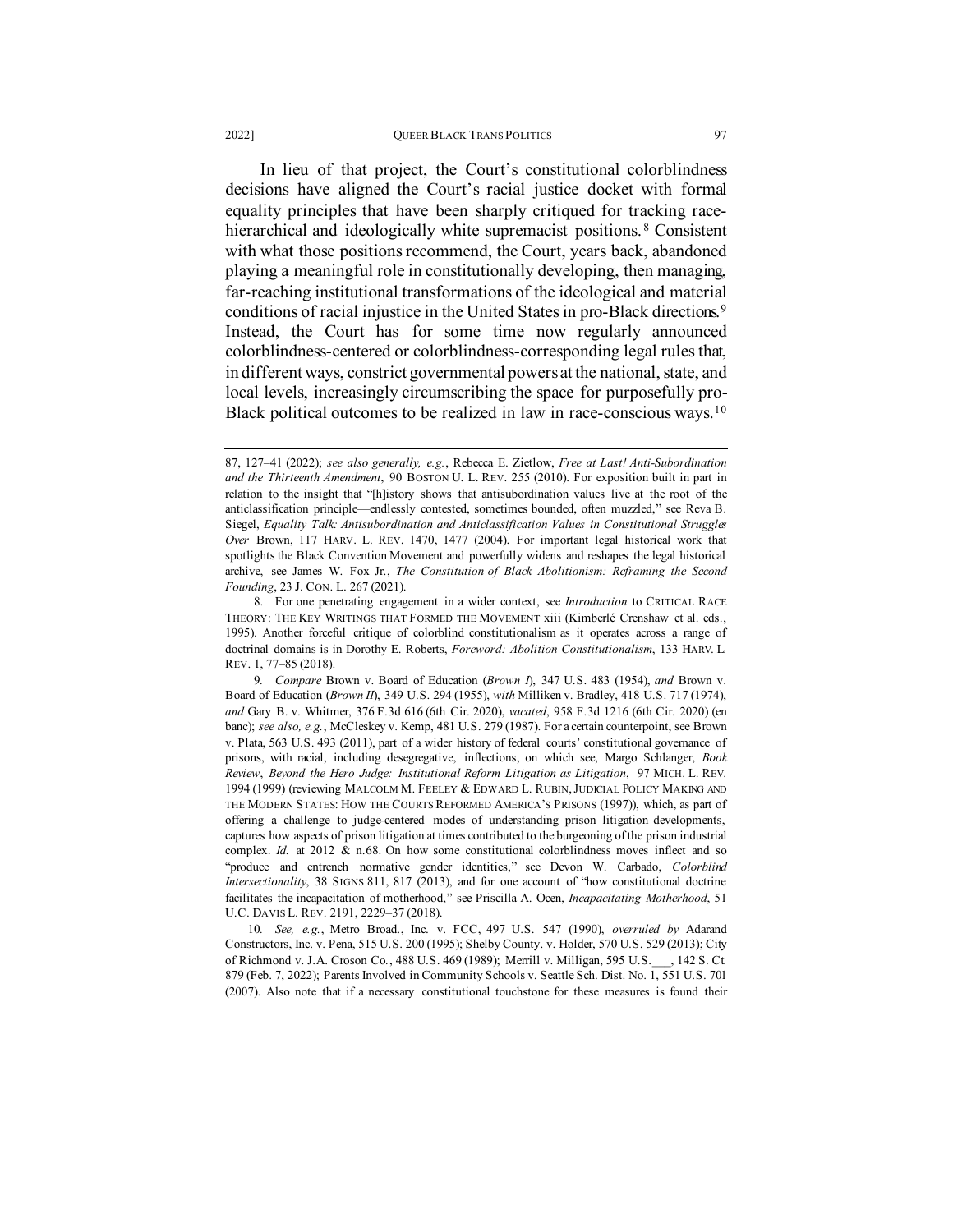Within the same body of law, the Court has also been approving a widening set of restrictions on political participation that enable overlapping political playing fields in the U.S. to be tilted against African Americans and pro-Black political outcomes by extension.<sup>[11](#page-5-1)</sup>

If, in these ways, the Supreme Court's colorblind originalist project implies broken promises and significant institutional retractions and retrenchments involving the constitutional rights of Black people generally, it also affects Black trans and other Black LGBTQ-identified people in ways that indicate the Court's race equality doctrines—not themselves intersectional in official terms—nevertheless are intersectional as governance practices that shape lived experiences. [12](#page-5-2) The Court's race equality jurisprudence and constitutional race equality rights always, at least in some sense, inscribe Black trans and/or Black LGBTQ people's rights. The Court's colorblind originalism thus rules LGBTQ peoples' lived experiences of race-based constitutional rights.

<span id="page-5-0"></span>Recognizing this, there has long been something comprehensible, if also highly problematic and misguided, about pro-LGBTQ constitutional rights arguments premised on racial analogies designed to get LGBTQ people access to constitutional race equality protections' safe harbors. The move is comprehensible, since the Court formally sees its constitutional race jurisprudence as being about race—not sexual orientation, or LGBTQ identities or rights more generally. The "like-race" analogy remains highly problematic, however, in erroneously suggesting that there is a fully rationalizable—and sustainable—parallel to be offered as a bridge between LGBTQ-inflected constitutional arguments, on the one

purposes or intentions, on which, see ERWIN CHEMERINSKY, CONSTITUTIONAL LAW: PRINCIPLES AND POLICIES 768–78 (6th ed. 2019), whether they are facially race-based is not the sole consideration for assessing their constitutionality.

<span id="page-5-1"></span><sup>11.</sup> Relevant reflections on this front are in Richard L. Hasen, *Race or Party, Race as Party, or Party All the Time: Three Uneasy Approaches to Conjoined Polarization in Redistricting and Voting Cases*, 59 WM. & MARY L. REV. 1837 (2018), Daniel P. Tokaji, *Representation and Race Blindness: The Story of* Shaw v. Reno, *in* RACE LAW STORIES (Rachel F. Moran & Devon W. Carbado eds., 2008), and Franita Tolson, *Election Law "Federalism" and the Limits of the Antidiscrimination Framework*, 59 WM. & MARY L. REV. 2211 (2018). Fannie Lou Hamer's instruction on race and democracy in the United States are still indispensable. *See generally, e.g.*, HAMER, *supra* not[e 1.](#page-0-2) 

<span id="page-5-2"></span><sup>12.</sup> For thoughts on trans\*-ness and Blackness as "differently inflected names for an anoriginal [sic] lawlessness that marks an escape from confinement and a besidedness to ontology," see Marquis Bey, *The Trans\*-ness of Blackness, the Blackness of Trans\*-ness*, 4 TRANSGENDER STUD. Q. 275, 275 (2017). Additional relevant perspective, including perspective on how ostensibly nonintersectional forms of jurisprudence nevertheless are capable of validating claims of white men, is in Kimberlé Crenshaw, *Demarginalizing the Intersection of Race and Sex: A Black Feminist Critique of Antidiscrimination Doctrine, Feminist Theory, and Antiracist Politics*, 1989 U. CHI. LEGAL F. 139, 142–43 n.12 (1989). *See also* Kimberlé W. Crenshaw, *Close Encounters of Three Kinds: On Teaching Dominance Feminism and Intersectionality*, 46 TULSA L. REV. 151, 167–69 (2013).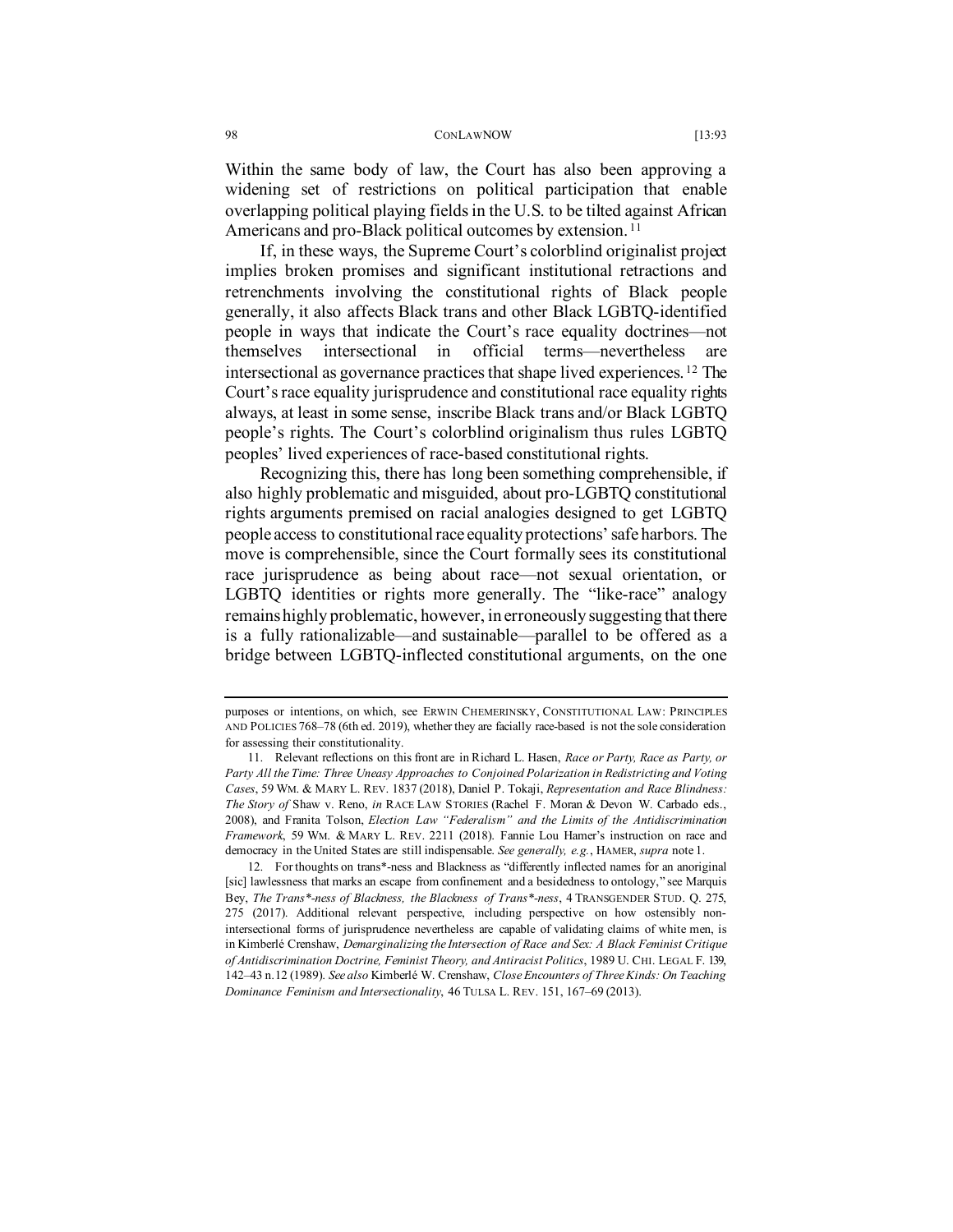hand, and constitutional arguments about race, on the other.<sup>[13](#page-6-0)</sup> Over and above historical differences that are not readily transcended, the constitutional "like-race" analogy still regularly misses its own fraught double play: de-centering and thus "marginal[izing]," when not simply ignoring, people with Black *and* LGBTQ identities inside both Black and LGBTQ communities in order to generate and preserve its conceptual coherence. [14](#page-6-1)

"Like-race" thinking in the LGBTQ constitutional arena thus moves in practical denial of the ways constitutional race equality decisions inscribe LGBTQ rights and how constitutional LGBTQ rights rulings, in turn, inscribe race equality rights. [15](#page-6-2) Part of what makes this analogical effort misguided in the constitutional setting is how it regularly papers over the hard realities of what the Court's colorblindness jurisprudence has done to constitutional race equality protections. Its deployment within constitutional efforts to gain—or preserve—LGBTQ constitutional rights regularly breezes past how the Court's colorblindness rules have fostered inequality in Black people's, including Black LGBTQ people's, lives. In these ways, "like-race" thinking in constitutional argument involving LGBTQ rights regularly syncs with, and furthers, post-racial

<span id="page-6-0"></span><sup>13.</sup> Not that the Court's race equality jurisprudence does not implicate sexual orientation or sexuality, as perhaps most notably, though hardly exclusively, in McLaughlin v. Florida, 379 U.S. 184 (1964), and Loving v. Virginia, 388 U.S. 1 (1967).

<span id="page-6-1"></span><sup>14.</sup> Darren Lenard Hutchinson, *"Gay Rights" for "Gay Whites"?: Race, Sexual Identity, and Equal Protection Discourse*, 85 CORNELL L. REV. 1358, 1365, 1368 & n.54 (2000). For another treatment of the "like-race" analogy launched from within a very different kind of project, see Janet Halley, *Gay Rights and Identity Imitation: Issues in the Ethics of Representation*, *in* THE POLITICS OF LAW 115 (David Kairys ed., 3d ed. 1998). Other counterpoints against the tendencies described in the text are in Darren Lenard Hutchinson, *Out Yet Unseen: A Racial Critique of Gay and Lesbian Legal Theory and Political Discourse*, 29 CONN. L. REV. 561, 624–34 (1997); Darren Lenard Hutchinson, *Ignoring the Sexualization of Race Heteronormativity, Critical Race Theory and Anti-Racist Politics*, 47 BUFF. L. REV. 1, 40–58 (1999); Margaret M. Russell, *Lesbian, Gay, and Bisexual Rights and the "Civil Rights Agenda*,*"* 1 AFR-AM. L. & POL'Y REP. 33, 37–40 (1994); Catherine Smith, *Queer as Black Folk?*, 2007 WIS. L. REV. 379, 382–83 (2007); Jane S. Schacter, *The Gay Civil Rights Debate in the United States: Decoding the Discourse of Equivalents*, 29 HARV. C.R.-C.L. L. REV. 283, 314 (1994). This is not to say like-race arguments have been—or in any event, will be—abandoned. *See, e.g.*, Craig J. Konnoth, Note, *Created in Its Image: The Race Analogy, Gay Identity, and Gay Identity Litigation in the 1950s–1970s*, 119 YALE L.J. 316, 371 (2009); Kyle C. Velte, *Recovering the Race Analogy in LGBTQ Religious Exemption Cases* 42 CARDOZO L. REV. 67, 71–74, 85–103 (2020).

<span id="page-6-2"></span><sup>15.</sup> Important dimensions of the history of legal thinking and practice at the intersections of race and sex inequality are tracked in Serena Mayeri, *The Strange Career of Jane Crow: Sex Segregation and the Transformation of Anti-Discrimination Discourse*, 18 YALE J.L. & HUMAN. 187 (2006), and Serena Mayeri, *Pauli Murray and the Twentieth-Century Quest for Legal and Social Equality*, 2 IND. J.L. & SOC. EQUAL. 80 (2014). For more sustained treatment, see generally SERENA MAYERI, REASONING FROM RACE: FEMINISM,LAW, AND THE CIVIL RIGHTS REVOLUTION (2014), and DAVID A.J. RICHARDS, IDENTITY AND THE CASE FOR GAY RIGHTS: RACE, GENDER, RELIGION AS ANALOGIES (1999).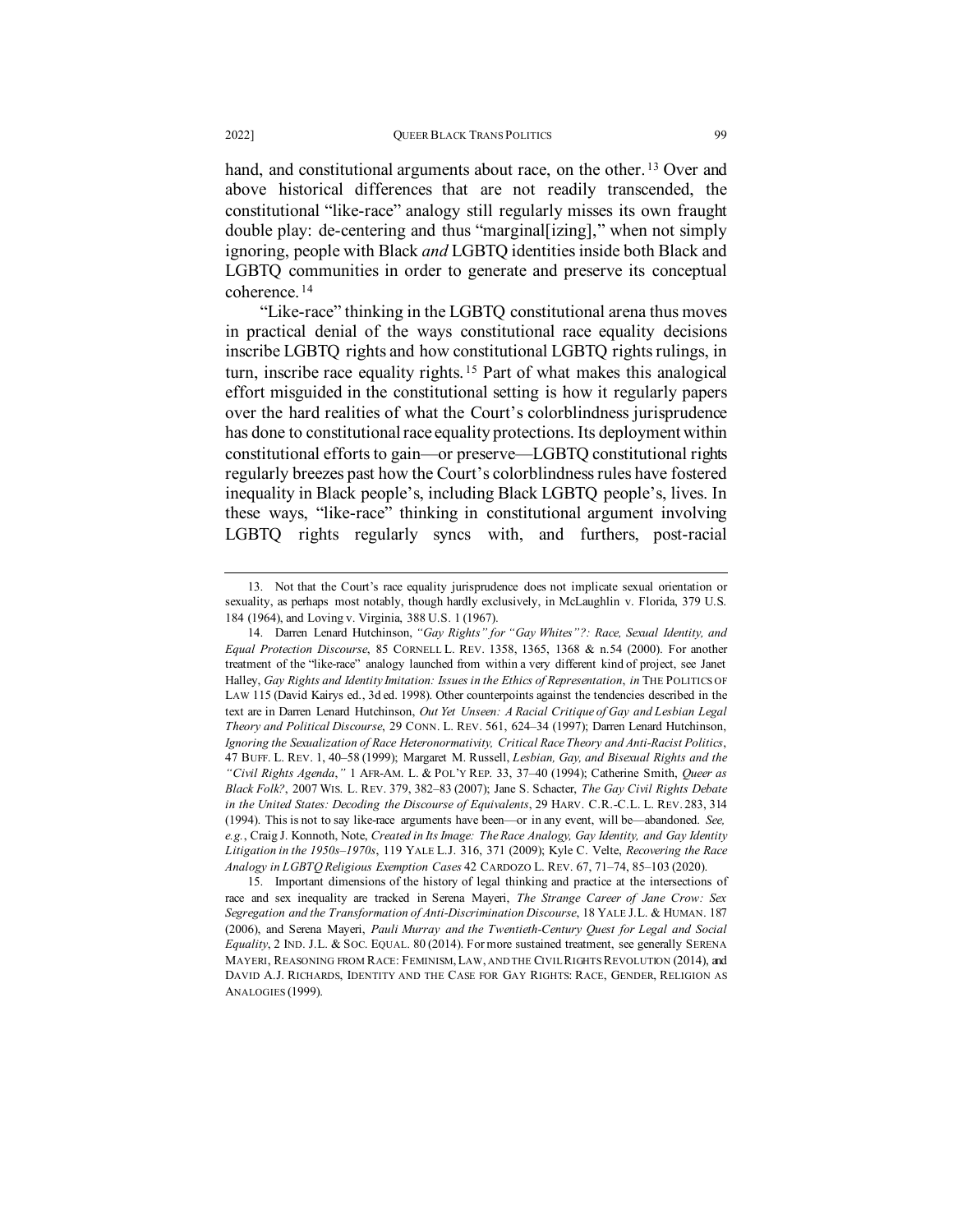constitutional mythologies holding that the arc of justice runs from canonical high-points like *Brown v. Board of Education* and *Loving v. Virginia* to the present day, an era said to be defined by post-racial racial equity, as the future will be—but without fully reckoning with the raceunequal social conditions that the Court's colorblind originalist project, for its part, has wrought. [16](#page-7-1)

<span id="page-7-0"></span>Turning toward the Supreme Court's foundational pro-LGBTQ constitutional rights rulings, the Court's single-axis identity thinking about race has helped underwrite its pro-LGBTQ constitutional rights project, but in ways that subtly mark it in intersectional terms contingently, not only about LGBTQ identity (chiefly lesbian and gay identity), but also whiteness, along with cisness and middle-classness, all elements in the homonormative "white club" that, as far back as the early 1970's, Sylvia Rivera publicly condemned. [17](#page-7-2) Alignments with these forms of social privilege—and others—have paved the way for LGBTQ constitutional rights, including the right to marry that *Obergefell v. Hodges* announced, to harmonize with, and, at times, to pinkwash, different kinds of pro-white political efforts—from racial capitalism to settler colonialism to imperialism to white nationalism—by making it seem impossible to believe the same Court that would vindicate LGBTQ rights could likewise vindicate white privilege and white racialized hierarchies, much less at the same time.<sup>[18](#page-7-3)</sup>

<span id="page-7-4"></span><span id="page-7-1"></span><sup>16.</sup> Brown v. Board of Education, 347 U.S. 483 (1954); Loving v. Virginia, 388 U.S. 1 (1967). On the marriage project's rhetoric and its legitimation of post-racial ideology, see generally Russell K. Robinson, *Marriage Equality and Postracialism*, 61 UCLA L. REV. 1010 (2014).

<span id="page-7-2"></span><sup>17.</sup> On homonormativity, see generally Lisa Dugan, *The New Homonormativity: The Sexual Politics of Neoliberalism*, *in* MATERIALIZING DEMOCRACY: TOWARD A REVITALIZED CULTURAL POLITICS 175 (Russ Castronovo & Dana D. Nelson eds., 2002), and on Sylvia Rivera's idea of the "white club," see Sylvia Rivera, *"Y'all Better Quiet Down" Original Authorized Video, 1973 Gay Pride Rally NYC*, YOUTUBE at 04:30 (May 23, 2019), [https://www.youtube.com/watch?v=Jb-](https://www.youtube.com/watch?v=Jb-JIOWUw1o/)[JIOWUw1o/.](https://www.youtube.com/watch?v=Jb-JIOWUw1o/) For more recent expressions of the general point in the legal academic literature, see, for example, Russell K. Robinson, *Justice Kennedy's White Nationalism*, 53 U.C. DAVIS L. REV. 1027, 1050–51 (2019), and Russell K. Robinson, *Mayor Pete,* Obergefell *Gays, and White Male Privilege*, 69 BUFF. L. REV. 296, 317–24 (2021). Related theorizing on homonationalism is found in JASBIR K. PUAR, TERRORIST ASSEMBLAGES: HOMONATIONALISM IN QUEER TIMES (2007), and Jasbir Puar, *Rethinking Homonationalism*, 45 INT. J. MIDDLE EAST STUD. 336 (2013). For some additional background on Sylvia Rivera, see Benjamin Shepard, *From Community Organization to Direct Services: The Street Trans Action Revolutionaries to Sylvia Rivera Law Project*, 39 J. SOC. SERV. RES. 95, 98–101 (2013)

<span id="page-7-3"></span><sup>18.</sup> 576 U.S. 644 (2015). For germane and illuminating thoughts on the pinkwashing problem, see, among other sources, Angela P. Harris, *From Stonewall to the Suburbs? Toward a Political Economy of Sexuality*, 14 WM. & MARY BILL RTS. J. 1539 (2006); Che Gossett, *Žižek's Trans/gender Trouble*, L.A. REV. BOOKS (Sept. 13, 2016[\), https://lareviewofbooks.org/article/zizeks-transgender](https://lareviewofbooks.org/article/zizeks-transgender-trouble/)[trouble/;](https://lareviewofbooks.org/article/zizeks-transgender-trouble/) Robinson, *White Male Privilege, supra* note [17.](#page-7-0) Another way to register the pinkwashing concern is to note how cases like *United States v. Windsor*, 570 U.S. 744 (2013), and *Obergefell v.*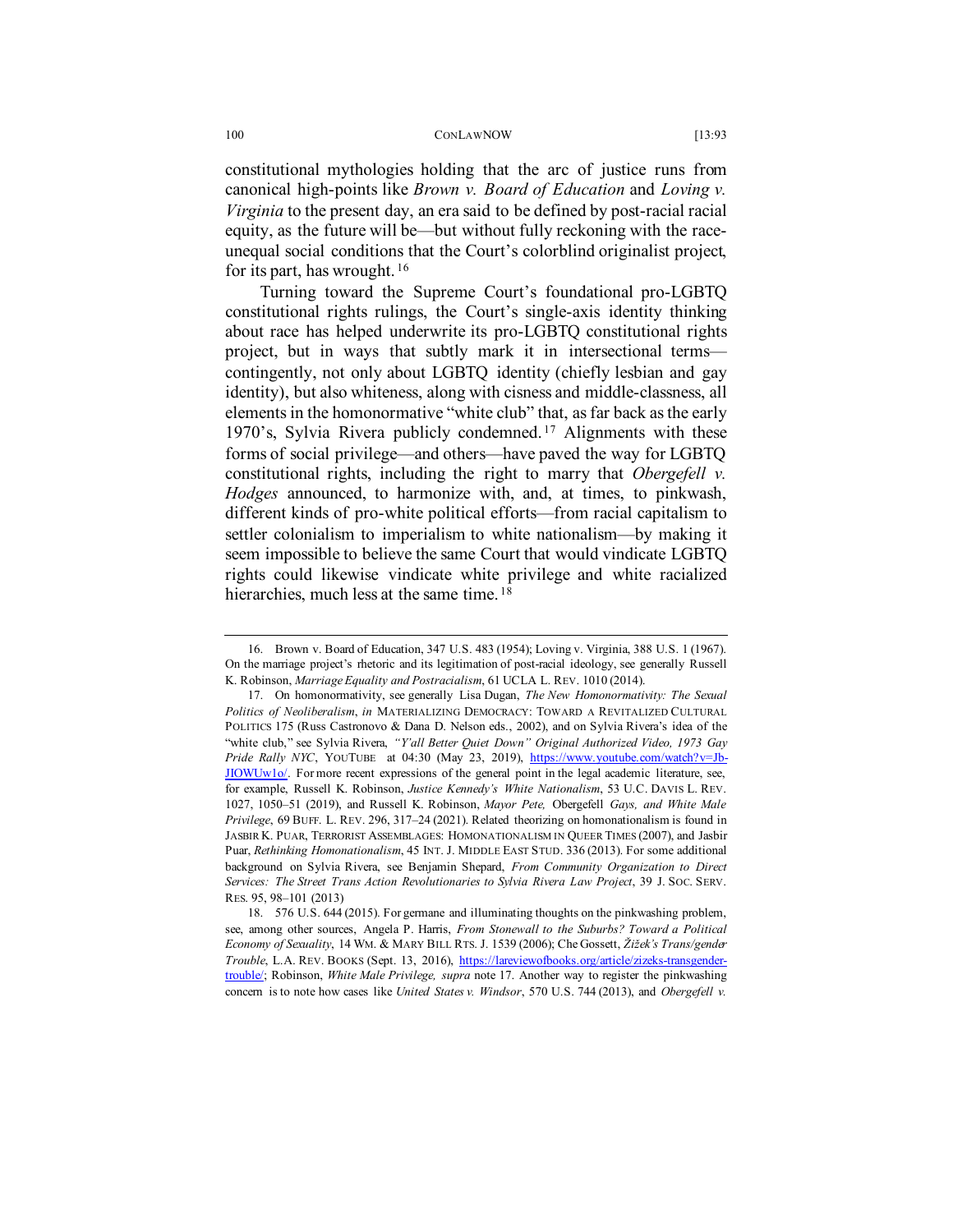From the perspective of the lived experiences of LGBTQ people, however, the Supreme Court's race and LGBTQ rights doctrines practically carve up the terrain of LGBTQ people's constitutional rights in a fashion that has yielded a distinctive topography. [19](#page-8-0) Up on a hill, the tale is the largely cheery story of pro-LGBTQ constitutional rights protections and sensibilities whose march has, so far, escaped originalism's grip. By contrast, in the valley below, LGBTQ people's rights, powerfully shaped by the Court's anti-pro-Black colorblind originalism, entail a harder truth of constitutional rollbacks and constitutionally approved closures of the political space for fomenting robust and forthrightly pro-Black anti-subordinationist positions positions that, in a wide sense, would also vindicate the rights of Black trans and other Black LGBTQ people.

The constitutional rights that the Court and others still regularly consider to be "LGBTQ rights" are the constitutional rights up on the hill. Access to them formally remains open to Black trans and other Black LGBTQ people—if and when they are like their white, cis, and socioeconomically at least middle-classed lesbian, gay, bisexual, and queer sisters and brothers. Notice how this configuration inverts traditional "like-race" arguments. [20](#page-8-1) Whiteness, along with cisness and class privilege, serve here as the model for LGBTQ constitutional rights protections, a fact that might be surprising were whiteness not already the touchstone for the racialized originalist rules that govern in the valley below, as they govern the remainder of the Court's race equality jurisprudence.<sup>[21](#page-8-2)</sup>

Nor should it be surprising to anyone that efforts to oppose LGBTQ constitutional rights and other LGBTQ rights up on the hill have, at times,

<span id="page-8-1"></span>20. Along these lines, consider the argument detailed in Serena Mayeri, *Reconstructing the Race-Sex Analogy*, 49 WM. & MARY L. REV. 1789 (2008).

*Hodges,* effectively bracket the history of racialized definitions of marriage, both in the antebellum South and the Jim Crow era, along with marriage's and family law's wider racial inflections, on which, see, for example, Shani King, *The Family Law Canon in a (Post?) Racial Era*, 72 OHIO ST. L.J. 575 (2011).

<span id="page-8-0"></span><sup>19.</sup> Venturing no simplistic causation claims, certain rough correspondences to this constitutional topography are found, in different ways, in and as normative structures of sexuality and sexual desire operative "inside" LGBTQ communities, on which consider Russell K. Robinson & David M. Frost, *LGBTQ Equality and Sexual Racism*, 86 FORDHAM L. REV. 2739 (2018). For a classic variation of the hill/valley imagery in other terms and in another context, see Yale Kamisar, *Equal Justice in the Gatehouses and Mansions of American Criminal Procedure*, in CRIMINAL JUSTICE IN OUR TIME 1 (1965).

<span id="page-8-2"></span><sup>21.</sup> This is not derived from Darren Hutchinson's "inversion thesis," but that thesis nevertheless provides a helpful framework for understanding the constitutional topography being described here. Darren Lenard Hutchinson, *"Unexplainable on Grounds Other than Race": The Inversion of Privilege and Subordination in Equal Protection Jurisprudence*, 3 U. ILL. L. REV. 615 (2003).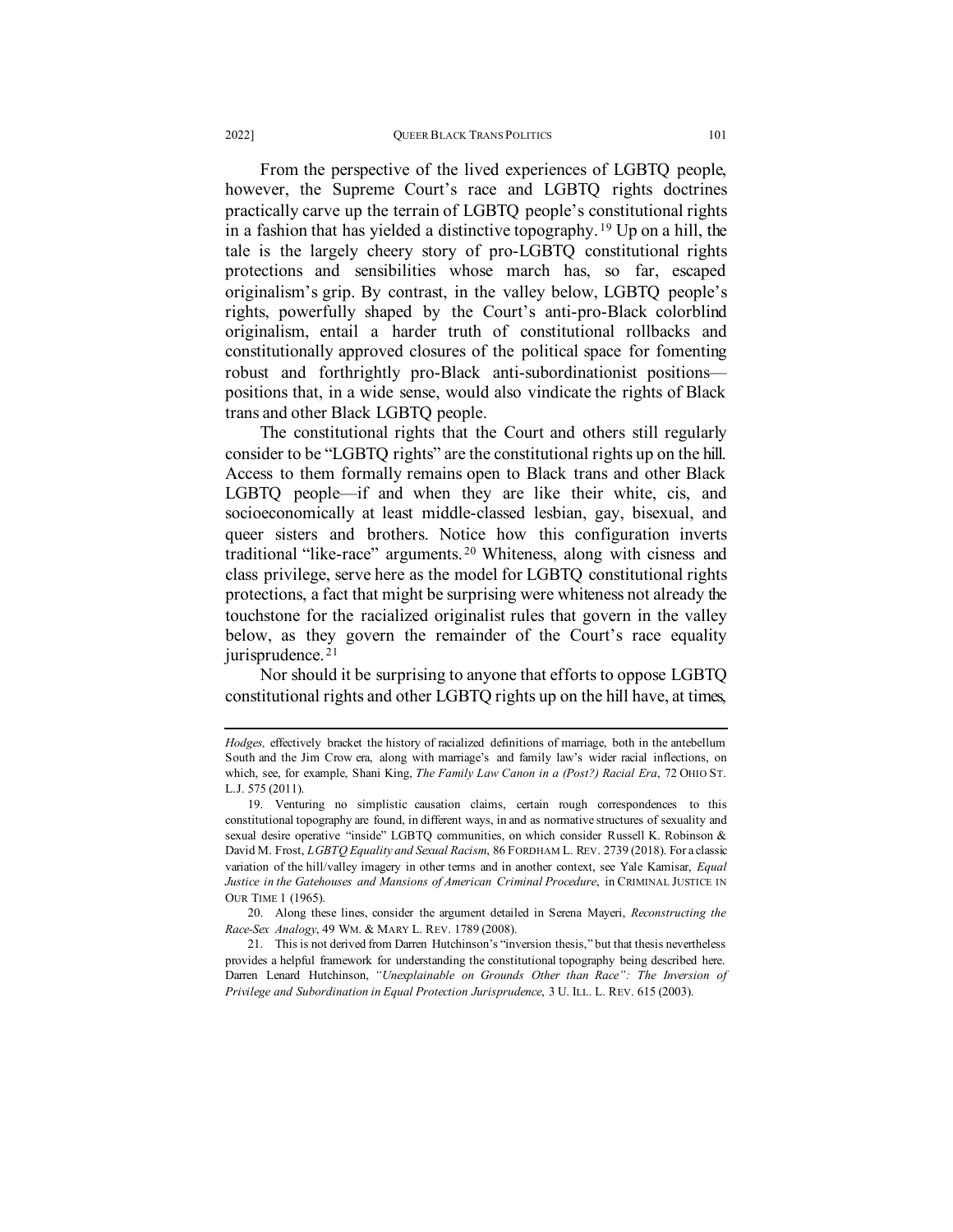been driven by attempts, sometimes subtle, sometimes not, to pull those rights toward, or to hold them in, the valley below by racializing them, as though they could properly be marred into legal non-recognition by imputations of certain kinds of Blackness.

One such effort that constructs LGBTQ rights in racialized terms, thus marking them as intersectional rights, but in ways that cast doubt upon them, appeared in *Bostock v. Clayton County*, the case announcing that anti-gay and anti-trans discrimination are forms of sex discrimination prohibited by Title VII of the 1964 Civil Rights Act. [22](#page-9-0) While *Bostock* is, by its own terms, a statutory interpretation decision, the majority opinion in the case, in a deep sense, conforms to, and draws supports from, the Court's pro-LGBTQ constitutional rights jurisprudence. [23](#page-9-1)

<span id="page-9-4"></span><span id="page-9-3"></span>A series of notable anti-gay and anti-trans arguments in *Bostock*—of keen interest to those concerned with queer Black trans politics—focused on the pro-trans Title VII anti-discrimination claim in one of the cases *Bostock* collects, Aimee Stephens's sex discrimination case against her former employer, R.G. & G.R. Harris Funeral Homes, Inc., which discriminated against her because she was trans. [24](#page-9-2) Pro-defense arguments in this case traded in ideologically saturated stereotypes about trans people as part of positions urging the Court to deny trans people statutory sex discrimination rights, suggesting that trans people—and specifically trans women—posed imminent sexual threats to cisheterosexual women (described simply as "women" in these accounts). Pro-defense briefing and oral arguments in Stephens's case repeatedly involved trans women being misgendered and maligned by positions that depressingly reproduced familiar anti-trans cultural scripts that figure trans people, and trans women more particularly, fantastically and wholly unsupported by any facts, as sexual monsters who do and would do terrible and sexually injurious things to women in showers and locker rooms if only given the chance. The idea here was that a pro-trans ruling in Stephens's case would

<sup>22.</sup> Bostock v. Clayton Cnty., 590 U.S. \_\_\_, 140 S. Ct. 1731 (2020).

<span id="page-9-1"></span><span id="page-9-0"></span><sup>23.</sup> Marc Spindelman, Bostock*'s Paradox: Textualism, Legal Justice, and the Constitution*, 69 BUFF. L. REV. 553 (2021).

<span id="page-9-2"></span><sup>24</sup>*. See* EEOC v. R.G. & G.R. Harris Funeral Homes, Inc., 884 F.3d 560 (6th Cir. 2018); *aff'd sub nom*. Bostock v. Clayton Cnty, 590 U.S. \_\_\_, 140 S. Ct. 1731 (2020). The anti-trans arguments in Stephens's case are traced in detail in Marc Spindelman, *The Shower's Return: An Essay on the Supreme Court's LGBT Title VII Sex Discrimination Cases*, 82 OHIO ST. L.J. ONLINE 128 (2021). For linkages to bathroom debates that have arisen within "anti trans lawfare," see Gossett, *supra* note [18.](#page-7-4)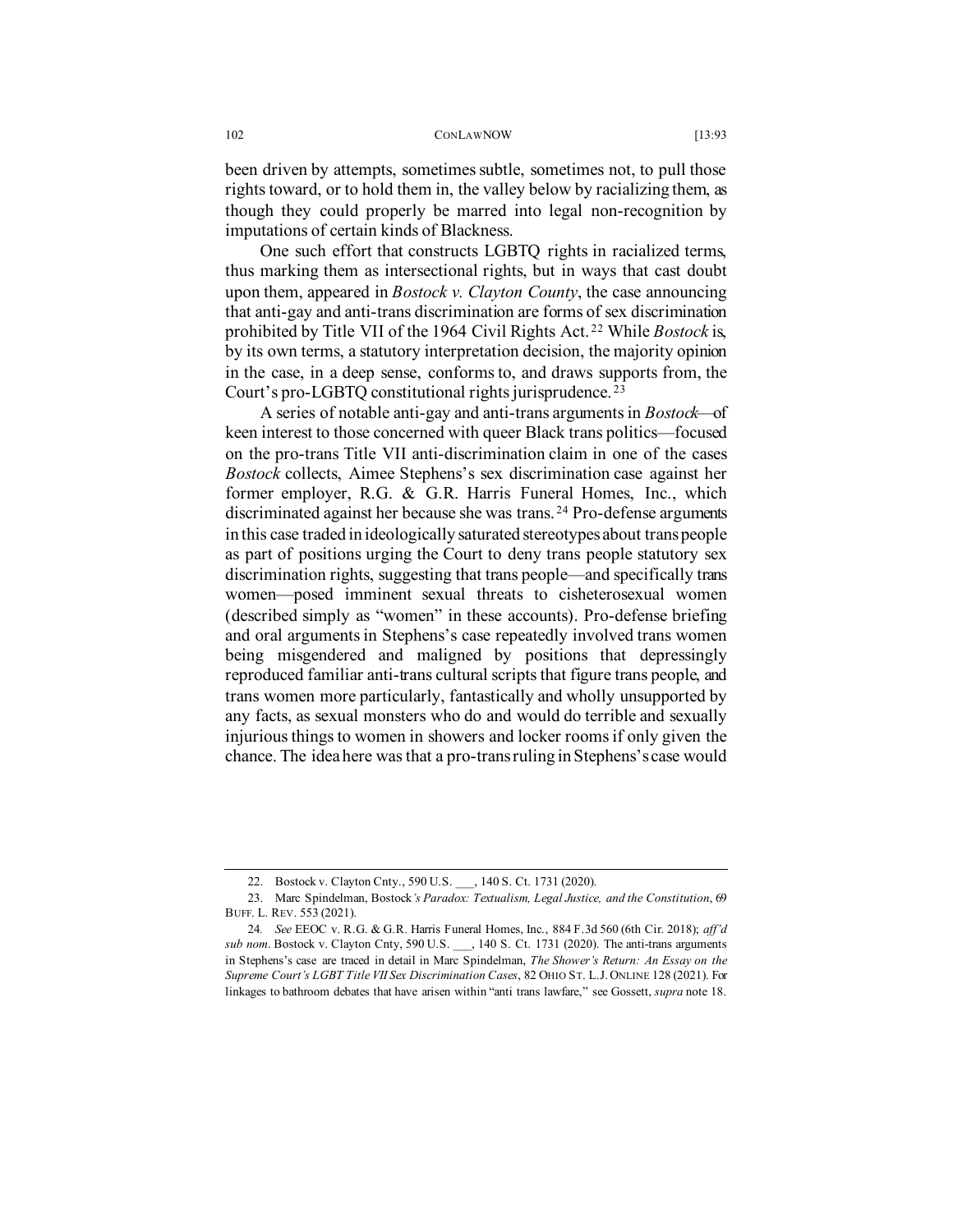do just that by providing the occasion for these abuses as a matter of legally protected civil rights. [25](#page-10-0)

These anti-trans positions did not expressly center race. What was evident, however, to anyone broadly familiar with the U.S. cultural archive, including its genealogies of sexual violence, was that the antitrans fantasies circulating in *Bostock* drew their rhetorical form and power from fantastical and malignant slaver misrepresentations of African-American men, noxiously figured, consistent with "colonial racialization . . . [and] mythologization," as sexually irrepressible beasts who pose an ever-present threat to white women in ways that warrant—even demand—vigilant and subordinating collective responses. [26](#page-10-1)

The anti-trans fantasies at work in *Bostock*—themselves unhinged and group-based projections, which, on one understanding, tacitly figured Black trans women as intersectionally personifying their anti-trans concerns—were, as in historical white supremacist anti-Black discourses, the conjurings of white and, apparently, cisheterosexual men. Sourcing aside, the cultural imperatives of these fantasies of sexual violence exceeded the seemingly measured calls for the Court to deny that antitrans discrimination was prohibited sex discrimination under federal law.<sup>[27](#page-10-2)</sup> Beyond that, these imaginary spectacles of violence stretched toward enjoining the state to respond to the looming, racialized trans menace through its monopoly on legitimate violence, deploying criminalization, policing, and punishment, to stop it. Curiously, it was not those responses so much as another that pro-defense arguments focused on. Here, one notable thought was that the looming trans menace should be handled by handing trans people back over to the psychiatric professions, the asylum being more apt as social management response than affording trans people sex discrimination protections under law. [28](#page-10-3)

<span id="page-10-0"></span><sup>25.</sup> Trans monstrosity is discussed and reclaimed, transvalued, in Susan Stryker, *My Words to Victor Frankenstein Above the Village of Chamounix: Performing Transgender Rage*, *in* THE TRANSGENDER STUDIES READER 244, 245–47, 254 (Susan Stryker & Stephen Whittle eds., 2006).

<span id="page-10-1"></span><sup>26.</sup> Che Gossett, *Blackness and the Trouble of Trans Visibility*, *in* TRAP DOOR: TRANS CULTURAL PRODUCTION AND THE POLITICS OF VISIBILITY 183, 187 (Reina Gossett, Eric A. Stanley, & Johanna Burton eds., 2017). *See also, e.g.*, Crenshaw, *Close Encounters*, *supra* not[e 12,](#page-5-0) at 184–88; Catharine A. MacKinnon, *From Practice to Theory, or What is a White Woman Anyway?*, 4 YALE J.L. & FEMINISM 13, 19, 22 (1991). On the relation of some of these ideas to slaver outlooks, see James Baldwin, *A Talk to Teachers*, *in* COLLECTED ESSAYS 678, 681–82 (1998). This is not to make any general point here, though it does raise questions about some conservative approaches that seek to protect white ciswomanhood and their racial inflections.

<sup>27.</sup> For discussion, see Spindelman, *The Shower's Return*, *supra* not[e 24,](#page-9-3) at 160–73.

<span id="page-10-3"></span><span id="page-10-2"></span><sup>28</sup>*. Id.* The racial resonances and underpinnings of the anti-trans fantasies that surfaced in *Bostock* suggested not only why statutory sex discrimination protections were appropriate, and needed, but also why, in theory, statutory race discrimination protections might have been argued for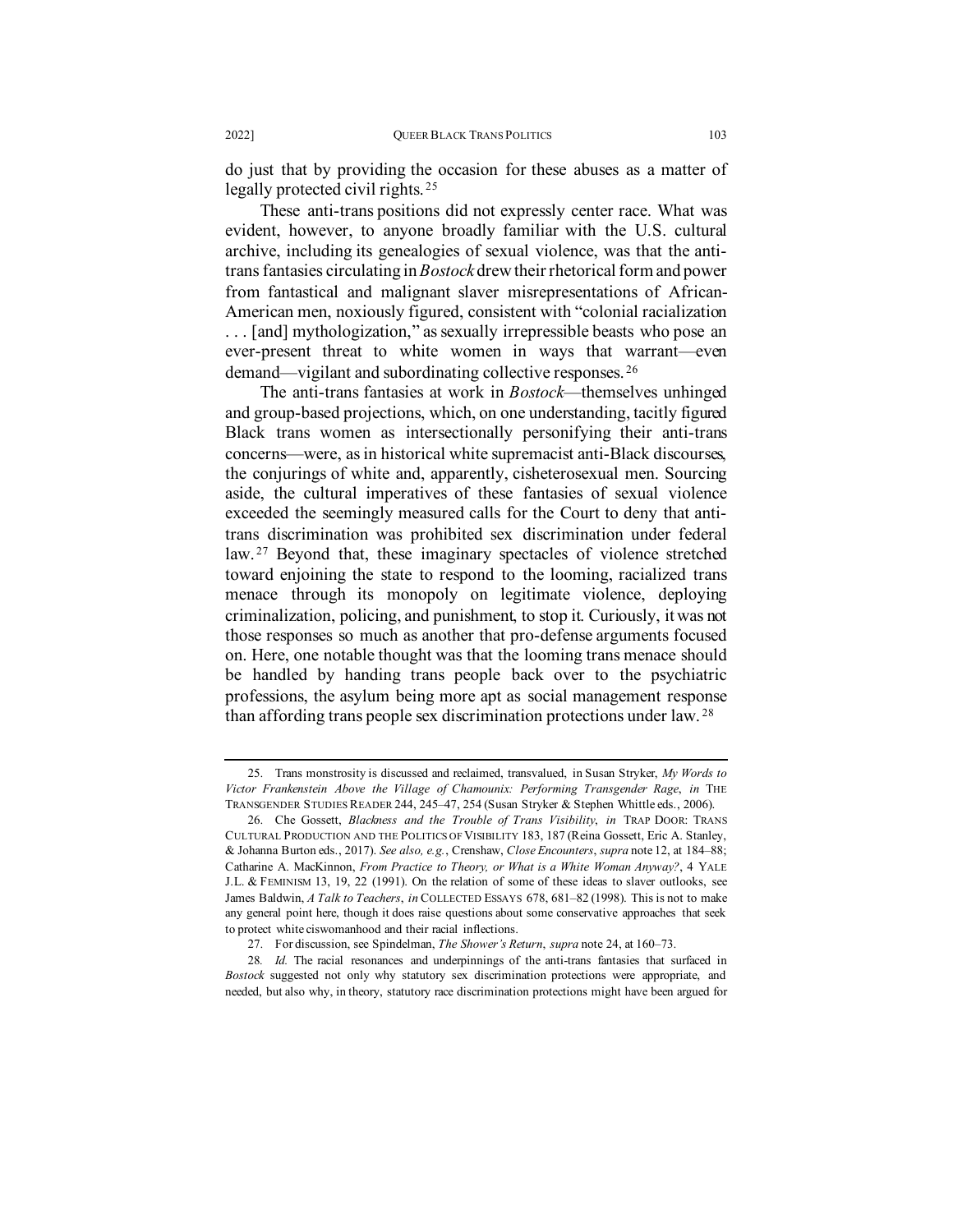Happily, the anti-trans efforts in *Bostock* did not succeed. This is not exactly to say that they failed—or were defeated outright. *Bostock* nowhere openly engaged these arguments to discredit them. Instead, *Bostock* set the arguments focused on trans women in showers and locker rooms to one side as matters for another day. [29](#page-11-0) Leaving the possibilities for their return open this way, if and when they do come back, as seems likely, what the Court will make of them may, like *Bostock*, turn on the status at that point of the Court's LGBTQ constitutional rights decisions the cases up on the hill—and whether, by then, the Court's originalist project will have driven all LGBTQ people's constitutional rights into the valley below through a new constitutional originalist jurisprudence that broadly flattens out the wider topography of LGBTQ rights.<sup>[30](#page-11-1)</sup>

# <span id="page-11-2"></span>II. QUEER BLACK TRANS POLITICS IN THE ABORTION RIGHTS SETTING

Thinking with queer Black trans politics also reconfigures widespread legal and popular understandings of the stakes of the originalist challenges that have dominated the *Dobbs* litigation, now focused less on its constitutional challenge to Mississippi's fifteen-week abortion ban than on Mississippi's pro-life originalist defense of that law, grounded in an originalist take-down of *Roe*, *Casey*, and the abortion right

as an alternative statutory ground of support for the trans rights claims involved in the case, and perhaps the lesbian and gay rights claims argued for in it, as well. To the extent that historical forms of white supremacy and anti-Blackness determine trans people's rights—or lesbian women's or gay men's or other people's rights—they might be understood to be part of the protean ways that racial hierarchy reproduces itself, including how it intersects with other supremacist ideologies, including cisheterosexism. Race equality tools like Title VII's ban on sex discrimination could thus be marshalled against them.

<sup>29</sup>*. Bostock*, 140 S. Ct. at 1753.

<span id="page-11-1"></span><span id="page-11-0"></span><sup>30.</sup> Part of what makes this seem likely is the ongoing anti-trans lawfare unfolding in real-time, including measures focused on trans women in sport, see ACLU, *Legislation Affecting LGBTQ Rights Across the Country*, Sec.(c), https://www.aclu.org/legislation-affecting-lgbtq-rights [country/](https://www.aclu.org/legislation-affecting-lgbtq-rights-across-country/) (Feb. 25, 2022), and other anti-trans political efforts, including Texas's showing involving child abuse claims, on which, see, for example, J. David Goodman & Amanda Morris, *Texas Investigates Parents Over Care for Transgender Youth, Suit Says*, N.Y. TIMES (Mar. 1, 2022), [https://www.nytimes.com/2022/03/01/us/texas-child-abuse-trans-youth.html/,](https://www.nytimes.com/2022/03/01/us/texas-child-abuse-trans-youth.html/) and J. David Goodman, *Texas Court Halts Abuse Inquiries into Parents of Transgender Children*, N.Y. TIMES (Mar. 11, 2022), [https://www.nytimes.com/2022/03/11/us/texas-transgender-child-abuse.html/,](https://www.nytimes.com/2022/03/11/us/texas-transgender-child-abuse.html/) not to overlook sometimes related anti-gay political efforts, like Florida's so-called "Don't Say Gay" measure, Ana Ceballos & Kirby Wilson, *Student Voices are Loud, But Florida Republicans are Clear. "Don't Say Gay" Bill Passes,* MIAMI HERALD (Mar. 8, 2022), *available at* [https://www.arcamax](https://www.arcamax.com/currentnews/newsheadlines/s-2644732) [.com/currentnews/newsheadlines/s-2644732,](https://www.arcamax.com/currentnews/newsheadlines/s-2644732) presently being copied in other jurisdictions. *See, e.g.*, Peter Greene, *Not Just Florida. How "Don't Say Gay" Legislation Compares in Other States*, FORBES.COM (Apr. 14, 2022)[, https://www.forbes.com/sites/petergreene/2022/04/14/not-just-florida](https://www.forbes.com/sites/petergreene/2022/04/14/not-just-florida-how-dont-say-gay-legislation-compares-in-other-states/)[how-dont-say-gay-legislation-compares-in-other-states/.](https://www.forbes.com/sites/petergreene/2022/04/14/not-just-florida-how-dont-say-gay-legislation-compares-in-other-states/)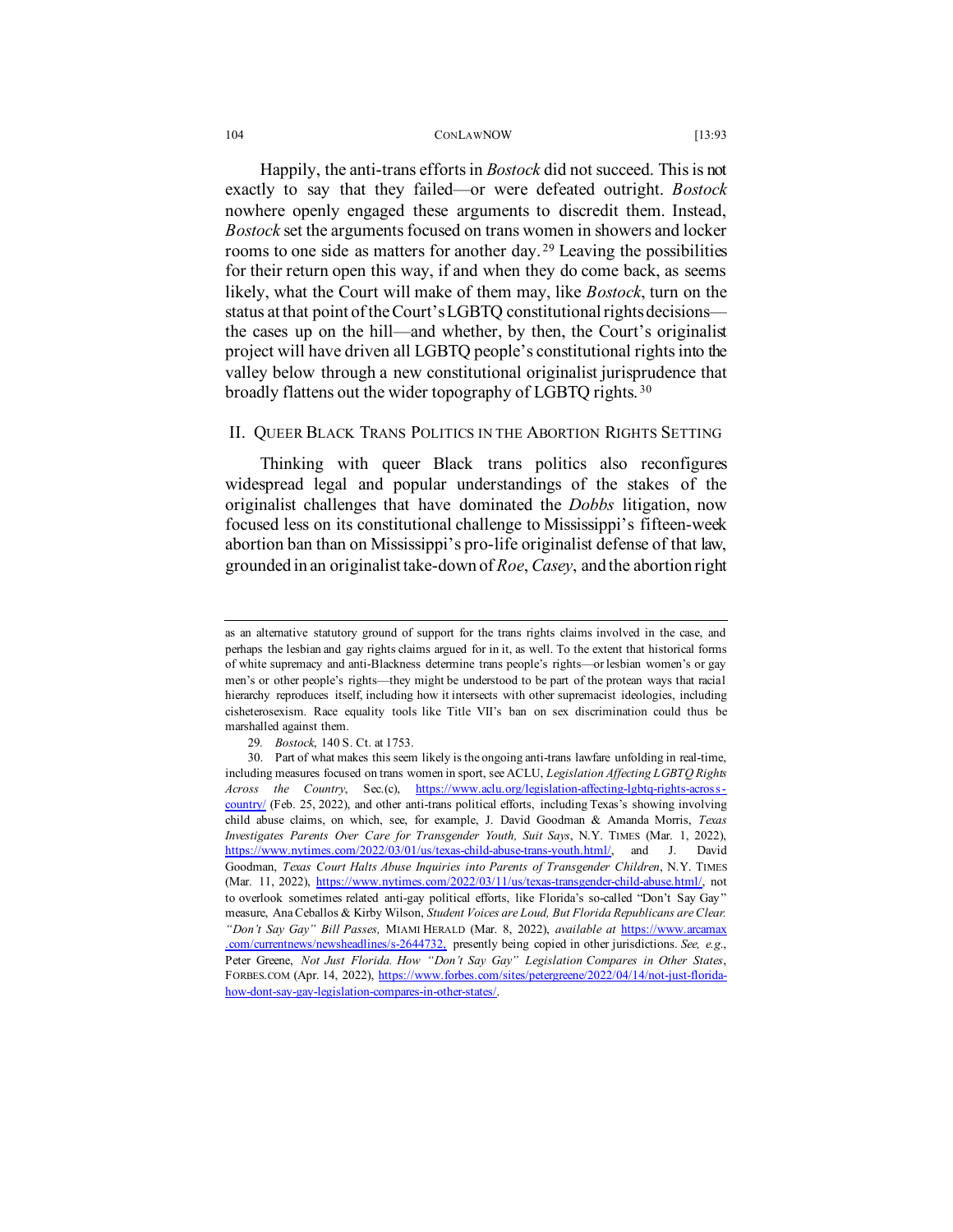they protect. In this setting, originalism has practical repercussions for legal protections covering sex equality, as well.

Conventionally, the constitutional abortion right encodes liberty figured as belonging to cisgender, and, more exactly, cisheterosexual, women, largely on the supposition that the pregnancies that abortions end result from sex these women had with cisheterosexual men. Within this sex-binaristic and cisheterosexualized matrix, the constitutional abortion right implicates cisheterosexual women's equality with cisheterosexual men, and hence sex equality in a wider sense, at least as a function of abortion's social and political meanings, if not how it has been consecrated in constitutional doctrine, chiefly on privacy or liberty rationales. [31](#page-12-0)

If not self-evident, the whiteness of the cisheterosexualized constitutional abortion right, along with its relative class locations come into focus by attending to *Roe*'s simultaneous rhetorical foregrounding and legal backgrounding of cisheterosexual women in the course of announcing the constitutional abortion right.[32](#page-12-1) The abortion right that *Roe*

<span id="page-12-0"></span><sup>31.</sup> Reflections on sex equality under law, including treatment of sex, pregnancy, and abortion, are in Catharine A. MacKinnon, *Reflections on Sex Equality Under Law*, 100 YALE L.J. 1281 (1991). The *Casey* joint opinion set down tracks connecting the abortion right, as an expression of Fourteenth Amendment liberty, to the prospects of affirming it as a matter of Fourteenth Amendment sex equality guarantees in *Casey*, 505 U.S. at 852, 856, 860–69, 887–98 (majority opinion), further observations on which are in Gonzalez v. Carhart, 550 U.S. 124, 171–72 (2007) (Ginsburg, J., dissenting). Speaking intersectionally, there are other legal prospects for giving abortion and other forms of reproductive rights a home in the Constitution's text, including one possibility breaking in Brief for Constitutional Law Scholars, Catharine A. MacKinnon et al. as Amici Curiae Supporting Appellants, Virginia v. Ferriero, No. 21-5096 (D.C. Cir. Jan. 10, 2022). Also worth noting here is how faithful pro-life work against constitutional abortion protections is itself deeply invested in cisheterosexualized understandings of womanhood and "motherhood." Conservative religious prochoice positions have, at times, been reactive and responsive to those kinds of claims, though, candidly, pro-choice commitments do also at times have their own independent commitments to thinking in traditional heterosexualized and gender binaristic terms.

<span id="page-12-1"></span><sup>32.</sup> Reflections on some dimensions of the journey reproductive justice movements have been on toward full inclusion are in REPRODUCTIVE JUSTICE BRIEFING BOOK: A PRIMER ON REPRODUCTIVE JUSTICE AND SOCIAL CHANGE (2007), [https://www.law.berkeley.edu/php](https://www.law.berkeley.edu/php-programs/courses/fileDL.php?fID=4051/)[programs/courses/fileDL.php?fID=4051/.](https://www.law.berkeley.edu/php-programs/courses/fileDL.php?fID=4051/) *See also generally* Loretta Ross, *What Is Reproductive Justice?*, *in id*. at 4. On LGBTQ inclusion see, for example, Alisa Wellek & Miriam Yeung, *Reproductive Justice and Lesbian, Gay, Bisexual and Transgender Liberation*, *in id.*, at 18; NATIONAL LGBTQ TASK FORCE, QUEERING REPRODUCTIVE JUSTICE: A TOOLKIT (Zsea Beaumonis, Candace Bond-Theriault, Stacey Long Simons, & Sabrina Rewald eds., 2017), [https://www.thetaskforce.org/wp-content/uploads/2017/03/Queering-Reproductive-Justice-A-](https://www.thetaskforce.org/wp-content/uploads/2017/03/Queering-Reproductive-Justice-A-Toolkit-FINAL.pdf)

[Toolkit-FINAL.pdf.](https://www.thetaskforce.org/wp-content/uploads/2017/03/Queering-Reproductive-Justice-A-Toolkit-FINAL.pdf) On trans inclusivity more particularly, see also *id.* at 35–37, and Naomhán O'Connor, *Framing Reproductive Justice in the Context of Institutionalized Transphobia Globally*, SEXUAL AND REPRODUCTIVE HEALTH MATTERS, [http://www.srhm.org/news/framing-reproductive](http://www.srhm.org/news/framing-reproductive-justice-in-the-context-of-institutionalized-transphobia-globally/)[justice-in-the-context-of-institutionalized-transphobia-globally/.](http://www.srhm.org/news/framing-reproductive-justice-in-the-context-of-institutionalized-transphobia-globally/) Thanks to Angela Harris for engagement on this point.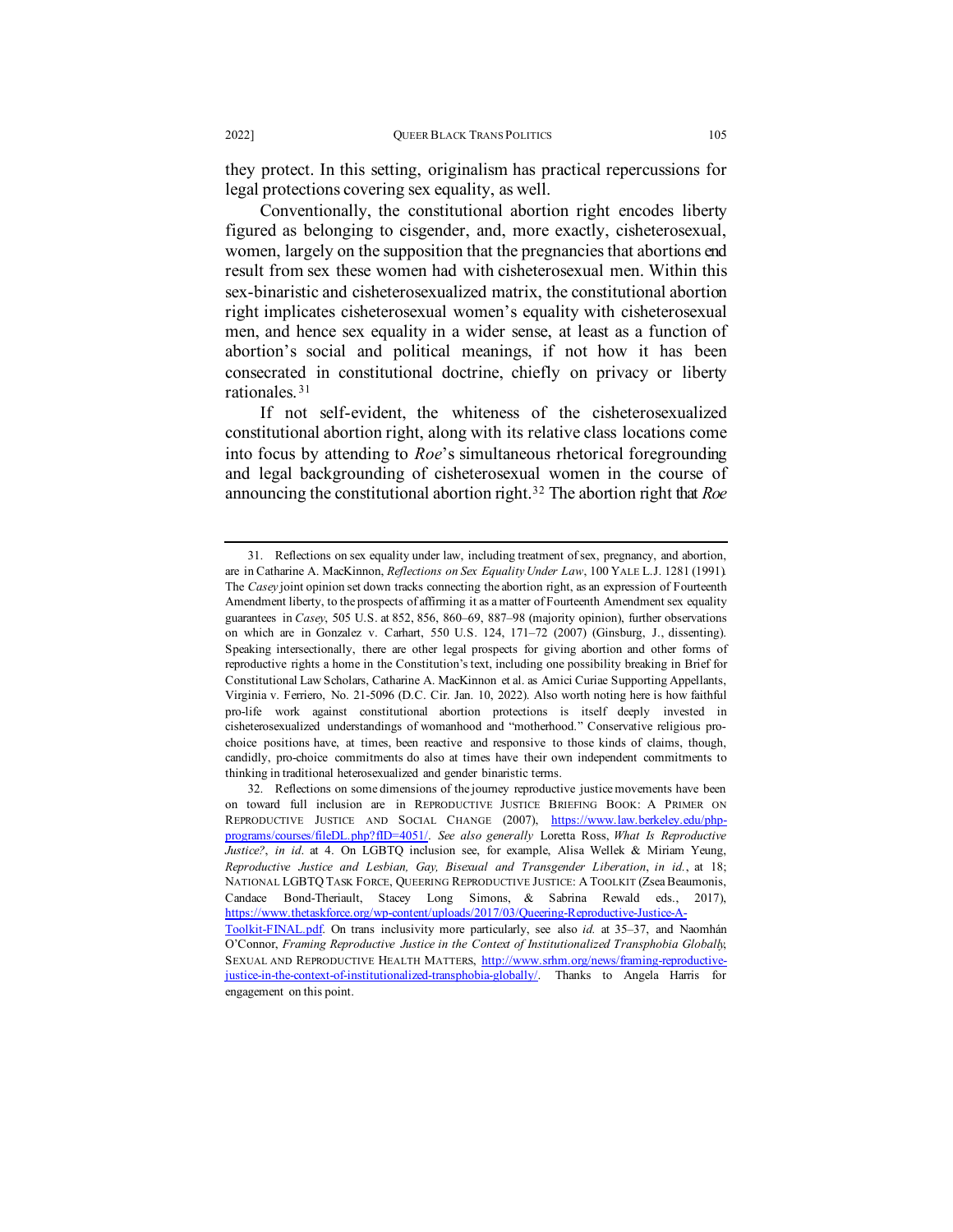announced, specifying the generalized constitutional right to privacy earlier cases recognized, placed the abortion decision first, foremost, and directly not in pregnant cisheterosexual women's hands, but in the hands of their physicians, said to have the right to end unwanted pregnancies in consultation with their patients, free from undue state interference.<sup>33</sup> At the time of *Roe*'s announcement, those physicians were overwhelmingly white, cisheterosexual men with professional prestige and socioeconomic power. [34](#page-13-1) Later abortion cases, including the public funding cases and *Casey*, differently crystallized *Roe*'s and the abortion right's class dimensions, making it clear the right was for those who had the means to access it, even as the Court clarified that the right belonged to pregnant women, for whom it was more robust the more they conformed to heteronormative ideals, like marriage, themselves deeply, though obviously not categorically, racially marked as white. [35](#page-13-2)

Understanding the racialized, cisheterosexualized, and classed dimensions of the constitutional abortion right, and having a sense of how those features have persisted across time, illuminate a significant dimension of the pro-choice litigation strategy in *Dobbs*. A collection of pro-choice arguments in the case—by lawyers representing Jackson Women's Health Organization and amici supporting its position—urged

<span id="page-13-0"></span><sup>33</sup>*. See, e.g.*, *Roe*, 410 U.S. at 163–66. *But see id.* at 113. The earlier cases are Griswold v. Connecticut, 381 U.S. 479 (1965), and Eisenstadt v. Baird, 405 U.S. 438 (1972). *See also* Susan Frelich Appleton*, Doctors, Patients, and the Constitution: A Theoretical Analysis of the Physician's Role in "Private" Reproductive Decisions*, 63 WASH. U. L.Q. 183 (1985).

<span id="page-13-1"></span><sup>34.</sup> For the notation that "[i]n the first generation after Roe, abortion providers were mostly men because doctors were mostly men," something that has since changed, so that women "are now the main force behind providing abortion," see Emily Bazelon, *The New Abortion Providers*, N.Y. TIMES (July 14, 2010), [https://www.nytimes.com/2010/07/18/magazine/18abortion](https://www.nytimes.com/2010/07/18/magazine/18abortion-t.html?referringSource=articleShare/)[t.html?referringSource=articleShare/.](https://www.nytimes.com/2010/07/18/magazine/18abortion-t.html?referringSource=articleShare/) *See also* C.E. Joffe, T.A. Weitz, & C.L. Stacey, *Uneasy Allies: Pro-Choice Physicians, Feminist Health Activists and the Struggle for Abortion Rights*, 26 SOCIO. HEALTH & WELLNESS 775, 788 (2004).

<span id="page-13-2"></span><sup>35.</sup> On abortion funding, see Maher v. Roe, 432 U.S. 464 (1977); Harris v. McRae, 448 U.S. 297 (1980). On the *Casey* point, compare Planned Parenthood of Se. Pa. v. Casey, 505 U.S. 833, 881– 87 (1992) (plurality opinion), with *id.* at 887–98 (majority opinion). For an important overview of how family law privileges whiteness, see generally King, *supra* note [18,](#page-7-4) and for an engagement with how "marriage as an institution" has "worked in ways that primarily served to marry African Americans—those who are married, as well as those who are not—to second class citizenship," see R.A. Lenhardt, *Race, Dignity, and the Right to Marry*, 84 FORDHAM L. REV. 53, 58 (2015). These features of marriage are both in contrast to, and, differently, continuous with, "[a]ntebellum social rules and laws [that] considered enslaved people morally and legally unfit to marry," and "incapacitated [them] from entering into civil contracts of which marriage was one." Katherine M. Franke, *Becoming a Citizen: Reconstruction Era Regulation of African American Marriages*, 11 YALE J.L. & HUMANITIES 251, 252 (1999). It is additionally worth recognizing how the racial markings of the abortion right work through silence about who has exercised the right—and who, given the demographics of exercising the abortion right, is disproportionately affected by abortion restrictions.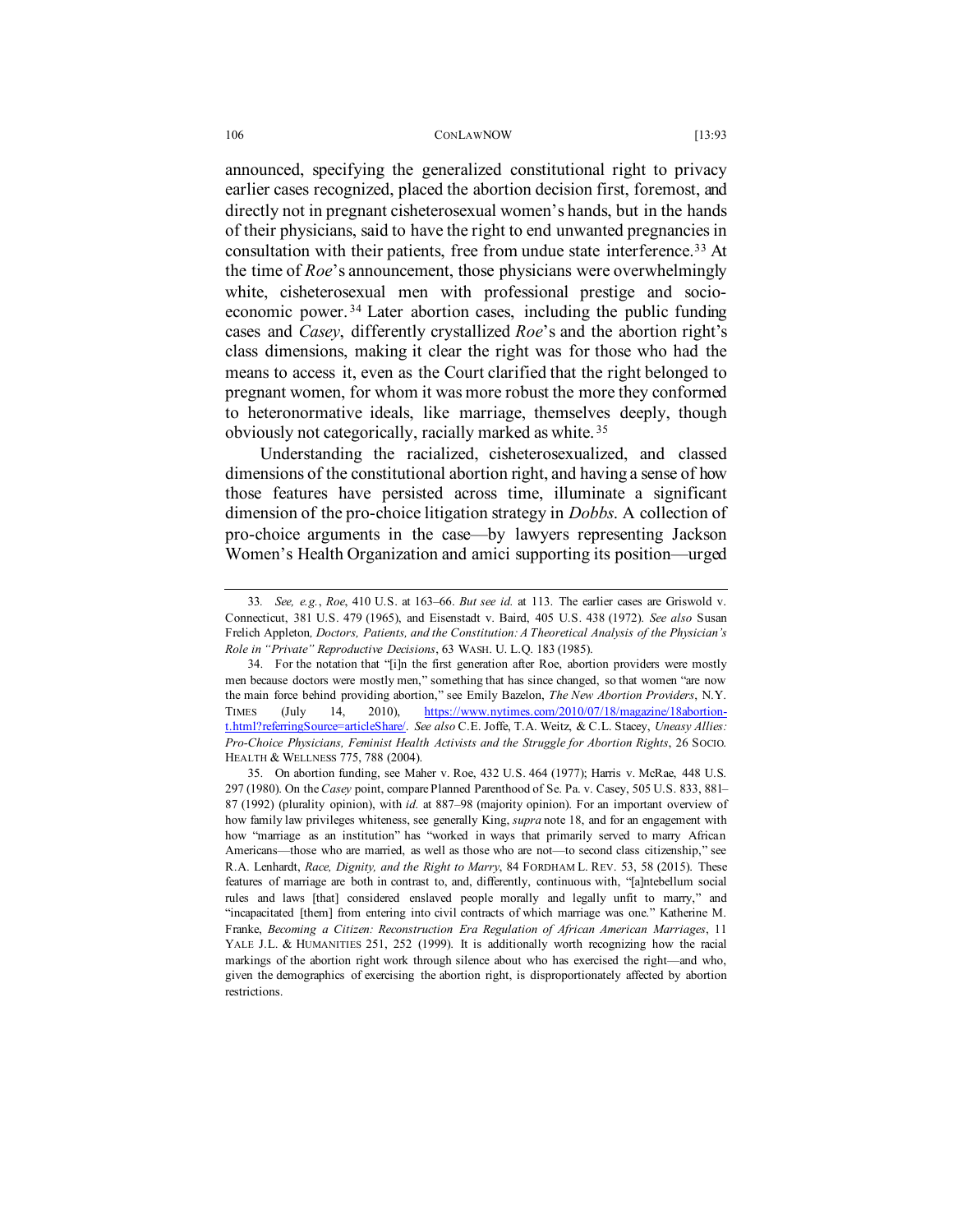<span id="page-14-0"></span>the Court to reaffirm *Roe* and *Casey* by showing how bad a contrary result would be for cis women from all walks of life.<sup>[36](#page-14-2)</sup> These arguments variously presented the abortion right as a lived intersectional right through socio-legal accounts of what the right means for cis women from different socially disadvantaged groups, prominently including groups defined by race, ethnicity, national origin, immigration status, age, disability, class, and "sexual minority" status.<sup>[37](#page-14-3)</sup> A number of these arguments surfaced in amicus briefs that further inflected intersectionally, cross-indexing the social identities they spotlighted with other forms of social inequality pregnant people live, including in relation to abortion.<sup>[38](#page-14-4)</sup>

<span id="page-14-1"></span>As to "sexual minority" cisgender women, the most important amicus brief was filed by a number of LGBTQ organizations and prominent LGBTQ advocates.<sup>[39](#page-14-5)</sup> This LGBTQ organizations and advocates brief resurfaces older LGBTQ traditions understanding reproductive justice as an LGBTQ issue while productively indicating

<span id="page-14-2"></span><sup>36</sup>*. See, e.g.*, Brief for Respondents at 37, Dobbs v. Jackson Women's Health Org., 142 S. Ct. 422 (2021) (No. 19-1392); Brief of 547 Deans, Chairs, Scholars and Public Health Professionals, as Amici Curiae in Support of Respondents at 15–16, 142 S. Ct. 422 (No. 19-1392); Brief of National Women's Law Center as Amici Curiae in Support of Respondents at 7, 142 S. Ct. 422 (No. 19-1392); Brief of Legal Voice as Amici Curiae in Support of Respondents at 4, 11–16, 142 S. Ct. 422 (No. 19- 1392); Brief of YWCA USA as Amici Curiae in Support of Respondents at 7–13, 142 S. Ct. 422 (No. 19-1392); Brief for Organizations Dedicated to the Fight for Reproductive Justice—Mississippi in Action as Amici Curiae in Support of Respondents at 9–39, 142 S. Ct. 422 (No. 19-1392). The intersectional arguments for abortion rights harken to older feminist traditions, not followed in *Roe*, as described in Melissa Murray, *Race-ing* Roe*: Reproductive Justice, Racial Justice, and the Battle for* Roe v. Wade, 134 HARV. L. REV. 2025, 2048–49 (2021) (discussing Abele v. Markle, 342 F. Supp. 800 (D. Conn. 1972)).

<span id="page-14-3"></span><sup>37.</sup> In addition to the briefs cited *supra* note [36,](#page-14-0) see also generally, for example, Brief of Campaña Nacional Por el Aborto Libre, Seguro, y Accesible as Amicus Curiae in Support of Respondents, Dobbs v. Jackson Women's Health Org., 142 S. Ct. 422 (2021) (No. 19-1392); Brief for LGBTQ Organizations and Advocates as Amici Curiae in Support of Respondents, Dobbs v. Jackson Women's Health Org., 142 S. Ct. 422 (2021) (No. 19-1392); Brief of National Asian Pacific American Women's Forum as Amicus Curiae in Support of Respondents, Dobbs v. Jackson Women's Health Org., 142 S. Ct. 422 (No. 19-1392); Brief of Advocates for Youth, Inc. as Amicus Curiae in Support of the Respondents, Dobbs v. Jackson Women's Health Org., 142 S. Ct. 422 (No. 19-1392); Brief of the Autistic Self Advocacy Network as Amicus Curiae in Support of the Respondents, Dobbs v. Jackson Women's Health Org., 142 S. Ct. 422 (No. 19-1392). There can be little doubt that larger strategic thoughts were in play in these framings.

<span id="page-14-5"></span><span id="page-14-4"></span><sup>38</sup>*. See, e.g.*, Brief of Legal Voice, *supra* note 36, at 4–5; Brief of YWCA USA, *supra* not[e 36,](#page-14-0) at 11–13, 16–19, 23–24, 29–30, 32–35; Brief for Organizations Dedicated to the Fight for Reproductive Justice, *supra* note 36, at 1–2, 3–5. Beyond these *Dobbs* briefs, see also generally Murray, *supra* not[e 36;](#page-14-0) Michele Goodwin, *Banning Abortion Doesn't Protect Women's Health*, N.Y. TIMES (July 9, 2021), [https://www.nytimes.com/2021/07/09/opinion/roe-abortion-supreme](https://www.nytimes.com/2021/07/09/opinion/roe-abortion-supreme-court.html/)[court.html/.](https://www.nytimes.com/2021/07/09/opinion/roe-abortion-supreme-court.html/)

<sup>39.</sup> Brief for LGBTQ Organizations and Advocates, *supra* not[e 37.](#page-14-1)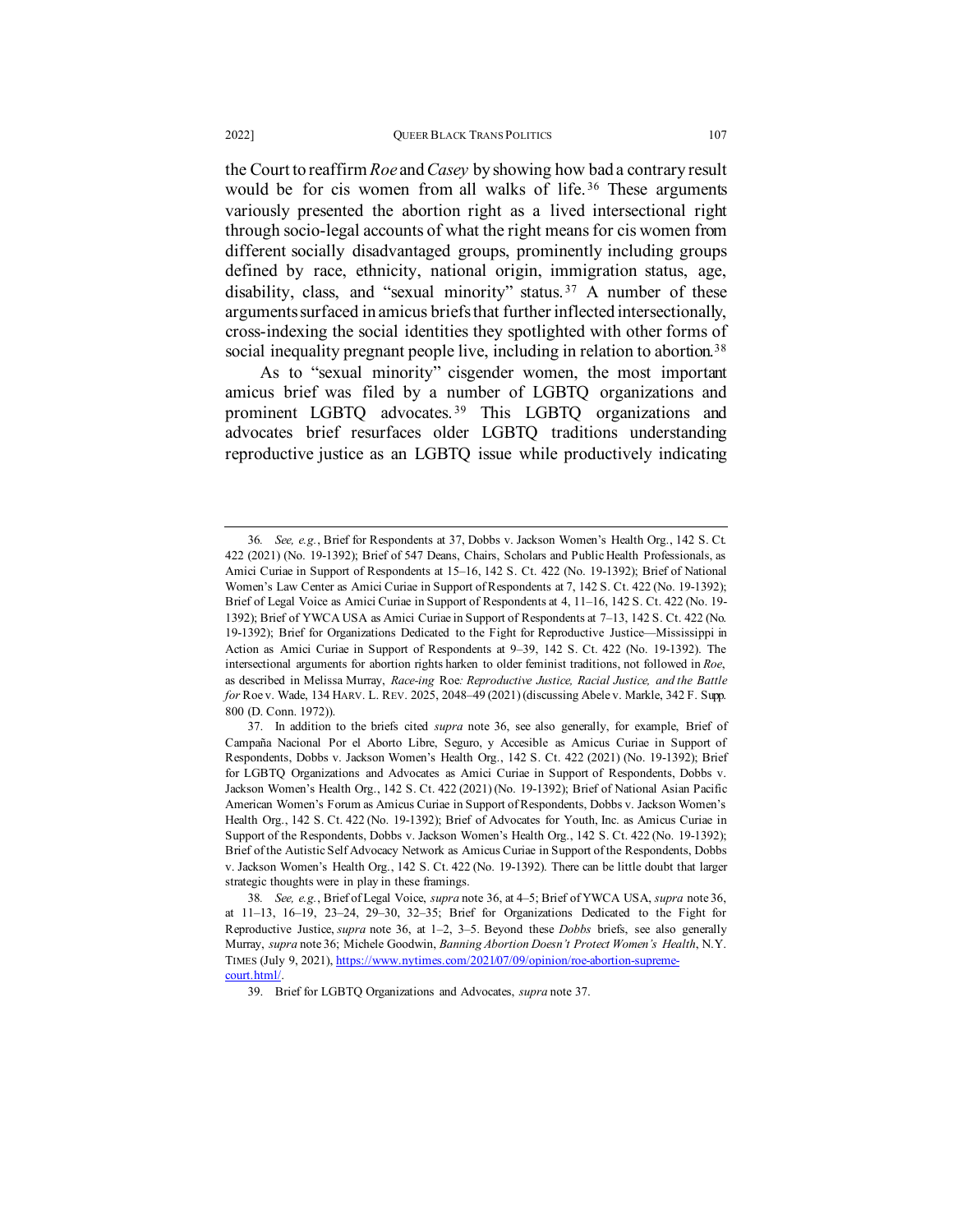abortion does not involve only cisheterosexual women's rights. [40](#page-15-0) Thus, the brief notes that sexual minority women, too, can and do become pregnant via intercourse with cisgender men, though neither the intercourse nor the pregnancies that result are always consensual or wanted. [41](#page-15-1) Focusing on sexual minority women's experiences with sexual violence and injury, the brief explains abortion is sometimes necessary to limit the consequences of sexual abuse, giving sexual minority victims and survivors back some control over their bodies and futures, instead of compounding harms they suffer by forcing them to carry pregnancies to term against their will. [42](#page-15-2) Along other lines, the brief shows abortion rights are important to sexual minority women who face economic and other social barriers to good contraceptive care, which put them at risk of unwanted pregnancies. [43](#page-15-3) As to both these points, the brief thickens its arguments by talking about "sexual minority" cis women who experience other forms of social inequality in their lives, showing how diverse LGBTQ communities are, even just among those who could become pregnant. Among other facets of LGBTQ life, the brief distinctively engages the reproductive realities faced by Black, poor, young, trans, as well as non-binary "sexual minority" peoplewho might need—and should have—the constitutional abortion right.<sup>[44](#page-15-4)</sup>

Without singularly centering Black trans people and their experiences with sex, contraception, healthcare, pregnancy, and the reproductive freedoms that they do and do not enjoy, the LGBTQ organizations and advocates brief holds important space for them and thus affirms what queer Black trans politics also understand: The depiction of abortion rights as about white, cisheterosexual, and socioeconomically privileged people registers only a part of a larger social picture. Though the abortion right was forged around cisheterosexual women and other kinds of social privilege, LGBTQ people do rely on it, hardly without challenge, as with other forms of healthcare LGBTQ people need. As such, it has become a right that LGBTQ people need and use—and in that sense at least, abortion is an LGBTQ right.

Thus, *Dobbs*—a case about the right of pregnant people to end unwanted pregnancies—is also an LGBTQ rights case. If and when *Dobbs*

<span id="page-15-4"></span><span id="page-15-3"></span><span id="page-15-2"></span><span id="page-15-1"></span><span id="page-15-0"></span><sup>40.</sup> Reminders of this tradition are in URVASHI VAID, IRRESISTIBLE REVOLUTION: CONFRONTING RACE, CLASS, AND THE ASSUMPTIONS OF LGBT POLITICS 4, 41, 63, 122, 136, 139, 142, 172 (2012).

<sup>41.</sup> Brief for LGBTQ Organizations and Advocates, *supra* not[e 37,](#page-14-1) at 19–23.

<sup>42</sup>*. Id.* at 21–23.

<sup>43</sup>*. Id.* at 23–25.

<sup>44</sup>*. See id.* at 16 n.2, 20–27.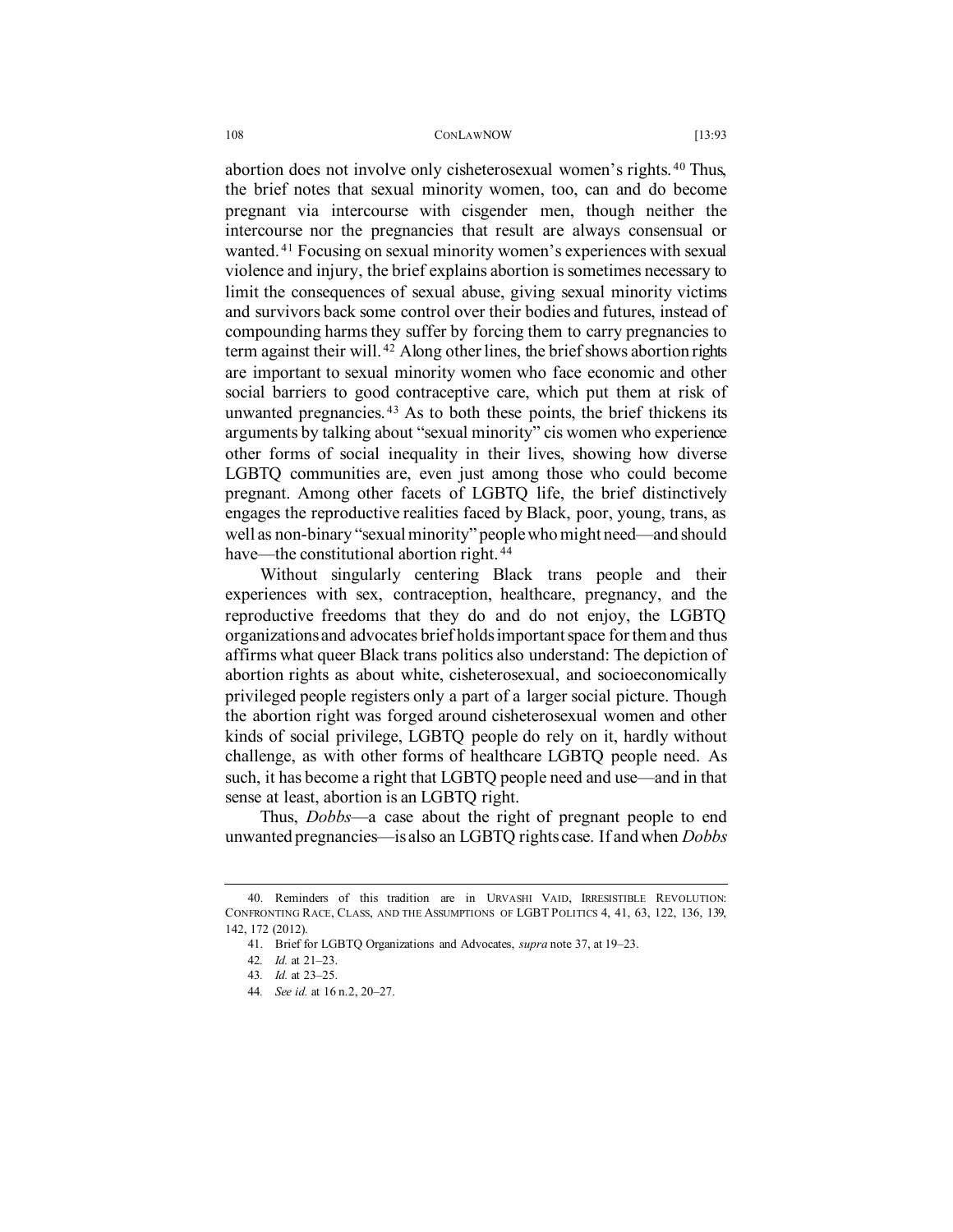overturns or shrinks *Roe* and *Casey*, it will, in and of itself, diminish the rights of pregnant people outside, but also inside, LGBTQ communities. As Kierra Johnson, Executive Director of the National LGBTQ Task Force, put it in a public statement addressed to LGBTQ communities the day that *Dobbs* was argued:

If you think this decision will not affect you, think again: a wrong decision by the Supreme Court means you, too, will lose your bodily autonomy, your ability to own your own personal and community power. This is not just about abortion; it is about controlling bodies based on someone else determining your worthiness. This is a racial justice issue. This is a women's issue. It is an LGBTQ issue. It is a civil rights issue. These are our fundamental rights that are at stake.<sup>[45](#page-16-0)</sup>

Johnson's statement understandably frames *Dobbs*' immediate danger to LGBTQ people in broad terms—terms that emphasize "bodily autonomy" and self-control, in order to make its case to LGBTQ publics who need to hear its message. But what it says is more narrowly true just as to the abortion right itself. That right—hence *Dobbs*—involves racial justice, women's equality, and LGBTO rights, and it does so all at once. The statement's stance bespeaks intersectionality this way, though it is articulated so that even non-intersectionality-savvy LGBTQ audiences can hear it. If the Court's originalist project comes for *Roe* and *Casey* and the constitutional abortion right in *Dobbs*, it will come for the lived rights, freedom, and equality of people in all these groups—groups that are themselves interconnected partly by virtue of the people who make them up, including Black trans people and Black cis lesbian, bisexual, and other sexually identified queer women.

What all this means is that *Dobbs*' impact on LGBTQ people's constitutional rights is not only off at a distance, as many still think about, say, what *Dobbs* will or will not do to undermine the foundations of LGBTQ constitutional rights up on that hill, or what *Dobbs* will or will not mean, down the road, for continued recognition of that same group of rights. *Dobbs* does raise those questions, to be sure, but its impact on

<span id="page-16-0"></span><sup>45</sup>*. SCOTUS Reaction Statement from Task Force Executive Director, Kierra Johnson*, NATIONAL LGBTQ TASK FORCE (Dec. 1, 2021), [https://www.thetaskforce.org/scotus-reaction](https://www.thetaskforce.org/scotus-reaction-statement-from-task-force-executive-director-kierra-johnson/)[statement-from-task-force-executive-director-kierra-johnson/.](https://www.thetaskforce.org/scotus-reaction-statement-from-task-force-executive-director-kierra-johnson/) For discussion elsewhere crossilluminating the intersectional commitments of Johnson's "reaction statement," see Kierra Johnson, *Queer Rights Are Reproductive Rights & Repro Rights Are Queer Rights*, LGBTQ NATION (Sept. 30, 2021), [https://www.lgbtqnation.com/2021/09/queer-rights-reproductive-rights-repro-rights-queer](https://www.lgbtqnation.com/2021/09/queer-rights-reproductive-rights-repro-rights-queer-rights/)[rights/.](https://www.lgbtqnation.com/2021/09/queer-rights-reproductive-rights-repro-rights-queer-rights/) For context detailing Johnson's role as "[a] longtime leader" in the reproductive justice movement, see Becca Damante, *Kierra Johnson Redefines the Movement for the National LGBTQ Task Force*, TAGG MAG. (Mar. 15, 2021)[, https://taggmagazine.com/kierra-johnson-national-lgbtq](https://taggmagazine.com/kierra-johnson-national-lgbtq-task-force/)[task-force/.](https://taggmagazine.com/kierra-johnson-national-lgbtq-task-force/)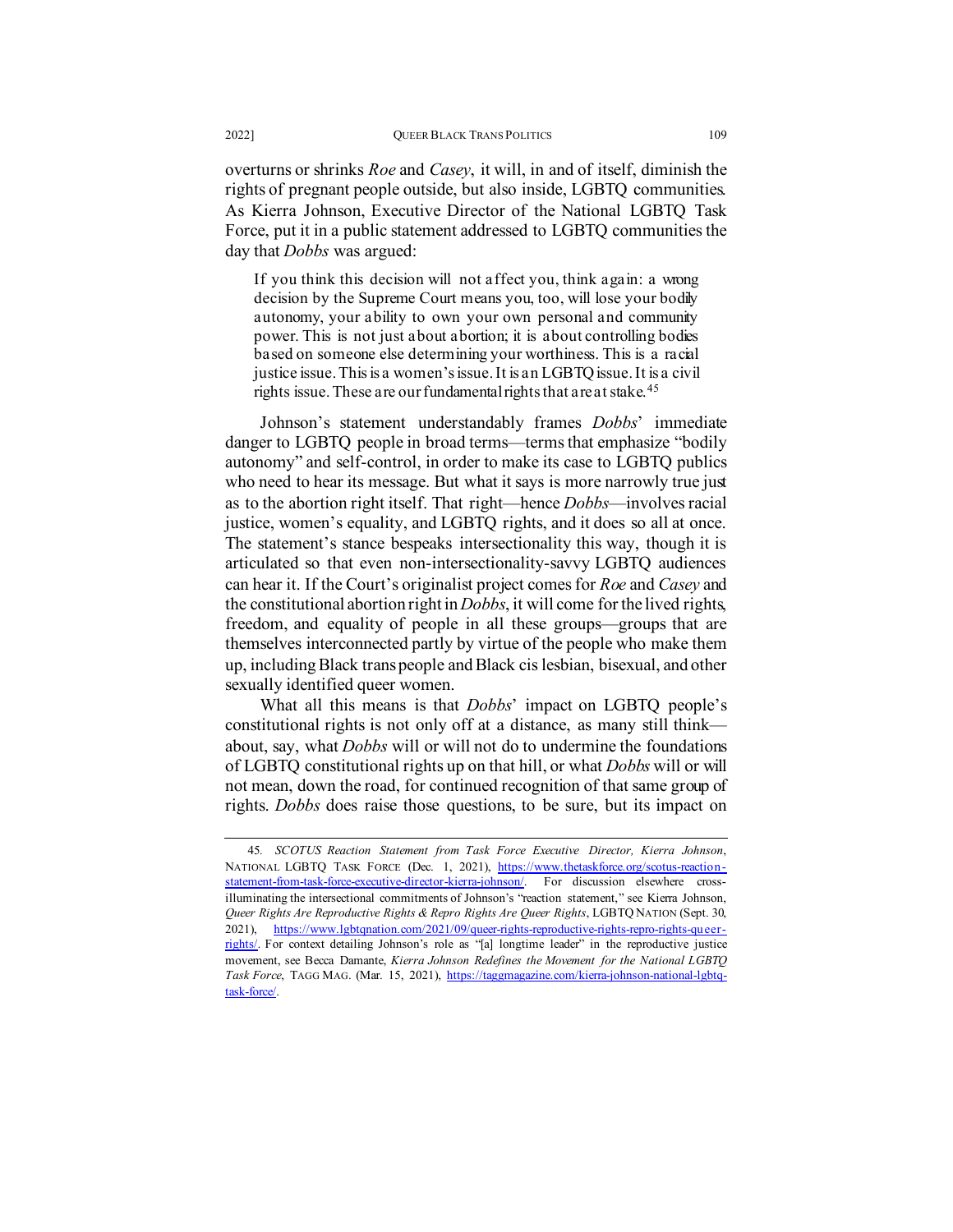LGBTQ rights, however it is decided, will be more direct and immediate than that—along just the lines Johnson's statement describes. To fail to recognize this is to fail to recognize what liberty and equality mean for LGBTQ people who are or who may become pregnant. It misunderstands who LGBTQ people are—and what LGBTQ people need to be free.

Viewed critically and aligned with queer Black trans politicsinspired realism, if one begins with an appreciation for the racial logics of the Court's colorblind originalism, the pro-choice litigation strategy in *Dobbs*—highlighting abortion's meaning to different kinds of pregnant people—involved a long-term strategic play. It might not move a single conservative Supreme Court justice committed to a pro-life originalism in *Dobbs* into the pro-*Roe* or pro-*Casey* column (though who knows?), but the strategy could easily inform dissents in *Dobbs*that will sow the seeds of future doctrinal innovations re-establishing abortion protections in their lived intersectional realities, a new *Roe* for a new day. In other directions, the pro-choice intersectionality strategy in *Dobbs* speaks the lived truths of the abortion right in a way that advertises the practices of, and the ongoing need for, a broad political vision of reproductive justice that, going forward, is ready to underwrite intersectional reproductive rights protections, and in ways that may reshape local, state, and even national U.S. politics. [46](#page-17-0)

Doctrinally, the pro-choice intersectionality strategy in *Dobbs* may already have helped draw out its own form of unintended dialectical resistance—one that syncs the Court's treatment of the abortion right with the broad, rights-denying impulses of the Court's ostensibly colorblind originalism. During oral arguments in *Dobbs*, Justice Clarence Thomas repeatedly invoked—seemingly approvingly—"a case out of South Carolina . . . [that] involved a woman who had been convicted of criminal child neglect because she ingested cocaine during pregnancy."[47](#page-17-1)

<span id="page-17-0"></span><sup>46</sup>*. See, e.g.*, *Abortion Is a Reproductive Issue for Black Families and Communities*, NATIONAL BIRTH EQUITY COLLABORATIVE, [https://birthequity.org/wp-content/uploads/2022/01/NBEC\\_RJ2.0](https://birthequity.org/wp-content/uploads/2022/01/NBEC_RJ2.0_FINAL-NYT-ad_REVISED.pdf) FINAL-NYT-ad\_REVISED.pdf. For another prophetic account of reproductive justice that offers reflections on different ways to meet the present moment, see Robin West, *From Choice to Reproductive Justice: De-Constitutionalizing Abortion Rights*, 118 YALE L.J. 1394 (2009). Of course, there are alienating risks in this setting as well.

<span id="page-17-1"></span><sup>47.</sup> Transcript of Oral Argument, at 49, Dobbs v. Jackson Women's Health Org., 142 S. Ct. 422 (2021) (No. 19-1392). For additional engagement, see *id.* at 49–50, 103–04. *Cf.* Whitner v. State, 492 S.E.2d 777 (S.C. 1997). *But cf. also* Ferguson v. City of Charleston, 532 U.S. 67 (2001). Important context for Justice Thomas' views on abortion and race, sometimes inflected in dialectic terms, is offered by Murray, *supra* not[e 36.](#page-14-0) *See* especially *id.* at 2029–30, 2052, 2057–59, 2071, 2083– 2101. *See also* Corey Robin, *Clarence Thomas's Radical Vision of Race*, NEW YORKER (Sept. 10, 2019), [https://www.newyorker.com/culture/essay/clarence-thomass-radical-vision-of-race/.](https://www.newyorker.com/culture/essay/clarence-thomass-radical-vision-of-race/) For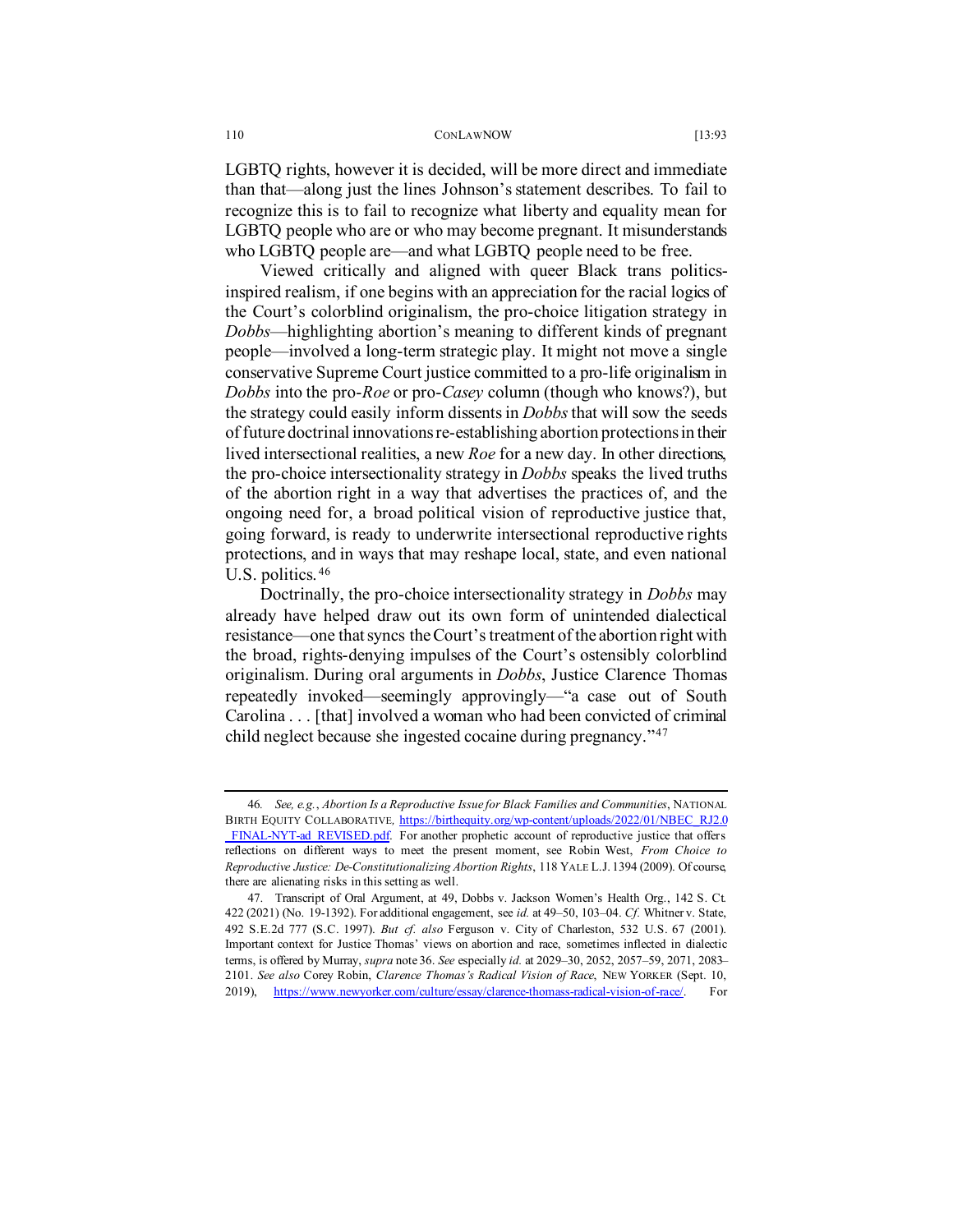### 2022] QUEER BLACK TRANS POLITICS 111

<span id="page-18-0"></span>Read in terms of political geography that meets both pro-life politics and the racialized war on drugs head-on, Justice Thomas's questions raised the prospect that pro-life originalist approval of abortion bans may soon start blessing other forms of criminal-law-based state management of pregnant people generally, but with a distinctive "colorblind" eye on Black women's mind-bodies and lives. [48](#page-18-1) Consistent with pro-life logics that, in racial terms, trace racial capitalist histories to human reproduction during the long era of U.S. slavery, both as an effect and a cause of racialized wealth, it is possible that *Dobbs* will practically open the door for treating Black cis women's and Black trans people's and other women's bodies as forms of public commons that are to be managed and overseen by the state, backed by the imprimatur of the Constitution as defined by the Supreme Court.<sup>[49](#page-18-2)</sup> So much for the Civil War Amendments and their original, grand promises of freedom and self-possession—and originalism's own claims to historical objectivity and political neutrality. [50](#page-18-3) It is no comfort that all pregnant women—and other pregnant people—may be treated the same way, consistent with constitutional equality demands.

more from Justice Thomas himself on race and abortion, see *Box v. Planned Parenthood of Indiana and Kentucky, Inc.*, 587 U.S. \_\_\_, 139 S. Ct. 1780, 1782 (2019) (Thomas, J., concurring).

<span id="page-18-1"></span><sup>48.</sup> On race and the war on drugs, see, for example, MICHELLE ALEXANDER, THE NEW JIM CROW: MASS INCARCERATION IN THE AGE OF COLORBLINDNESS 1–7, 47–53, 59–62 (2010). On racialized state control of reproduction, see generally, for example, MICHELE GOODWIN, POLICING THE WOMB: INVISIBLE WOMEN AND THE CRIMINALIZATION OF MOTHERHOOD 114–48 (2020), and DOROTHY ROBERTS, KILLING THE BLACK BODY: RACE, REPRODUCTION, AND THE MEANING OF LIBERTY 150–245 (1997). *See also* Aziza Ahmed & Michele Goodwin, *Coercing Rape Survivors to Be Pregnant for the State—The Texas Way*, MS. MAGAZINE (Oct. 1, 2021), https://msmagazine.com/2021/10/01/texas-abortion-ban-rape-exception-greg-abbott-crime-control/; Michele Goodwin & Mary Ziegler, *Whatever Happened to the Exceptions for Rape and Incest*, THE ATLANTIC (Dec. 29, 2021), [https://www.theatlantic.com/ideas/archive/2021/11/abortion-law](https://www.theatlantic.com/ideas/archive/2021/11/abortion-law-exceptions-rape-and-incest/620812/)exceptions-rape-and-incest/620812

<span id="page-18-2"></span><sup>49</sup>*. See, e.g.*, Murray, *supra* not[e 36,](#page-14-0) at 2033–34; *see also, e.g.*, ROBERTS, *supra* not[e 48,](#page-18-0) at 24– 31. For related treatment spotlighting incarcerated women from within "a robust legal framework, informed by the principles of reproductive justice," see Priscilla Ocen, *Incapacitating Motherhood*, 51 U.C. DAVIS L. REV. 2191 (2018).

<span id="page-18-3"></span><sup>50.</sup> Then again, anti-Black readings of "constitutional guarantees of Black citizenship" entailed in the Civil War Amendments have their own history. One recent notation is in Joseph Fishkin & William E. Forbath, *How Progressives Can Take Back the Constitution*, THE ATLANTIC (Feb. 8, 2022), [https://www.theatlantic.com/ideas/archive/2022/02/progressives-constitution-oligarchy](https://www.theatlantic.com/ideas/archive/2022/02/progressives-constitution-oligarchy-fishkin-forbath/621614/)[fishkin-forbath/621614/.](https://www.theatlantic.com/ideas/archive/2022/02/progressives-constitution-oligarchy-fishkin-forbath/621614/) As Fishkin and Forbath observe: "By the turn of the 20th century, the U.S. Supreme Court refused to intervene to enforce constitutional guarantees of Black citizenship, even in the face of openly illegal mass disenfranchisement and white political violence. All three branches of the federal government had abandoned the promises of the Thirteenth, Fourteenth, and Fifteenth Amendments." *Id.*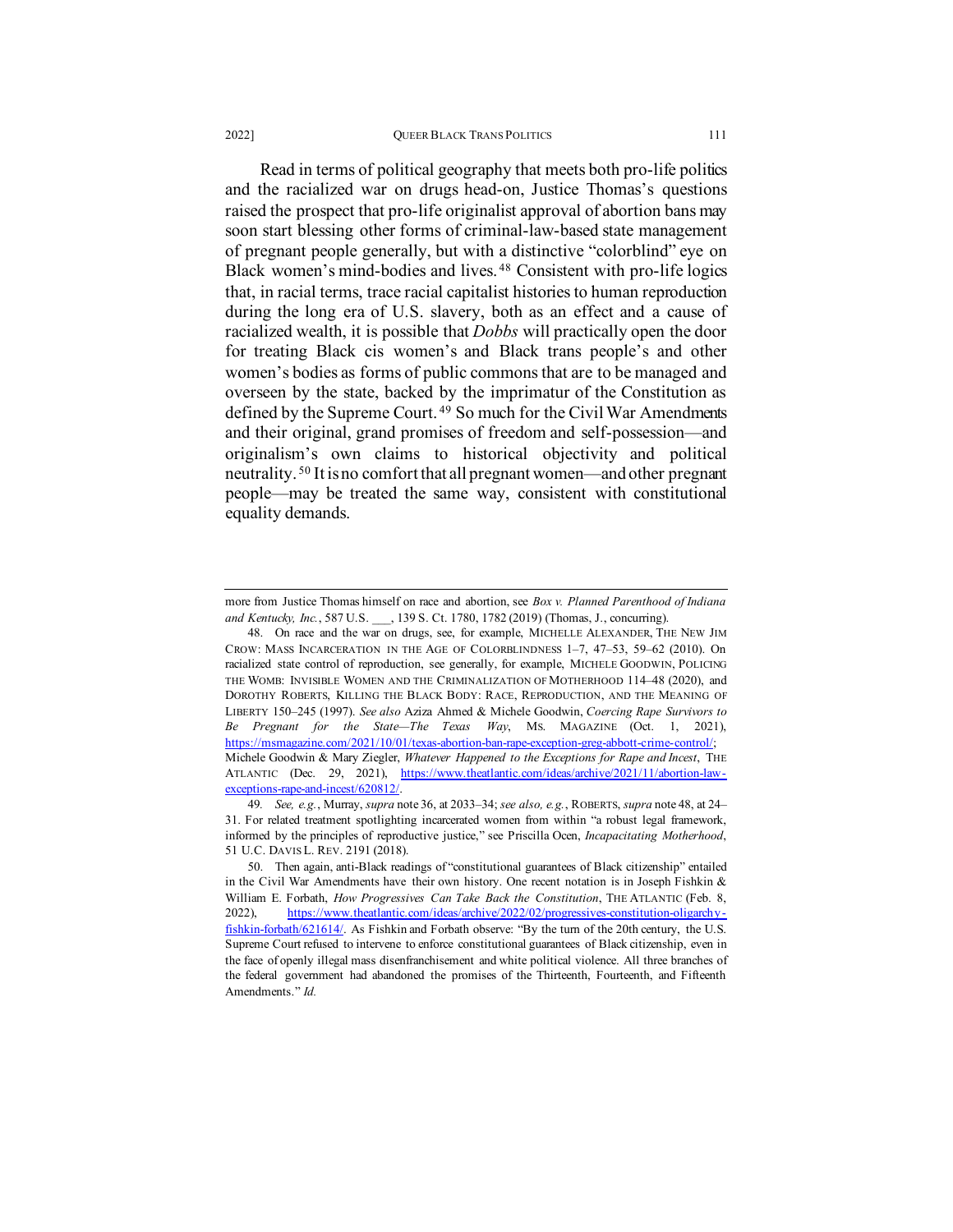# III. WHEN CONSTITUTIONAL ORIGINALISM MEETS THE COURT'S PRO-LGBTQ CONSTITUTIONAL RIGHTS DECISIONS ON THE HILL

As important as everything to this point has been—and is—on its own terms, it is all also useful in producing a new set of critical understandings of what a pro-life constitutional originalist decision in *Dobbs* might mean for and do to those constitutional LGBTQ rights decisions on the hill that have been in the same Fourteenth Amendment liberty family as *Roe* and *Casey*. These new understandings are not only fostered by, but they also have implications for, queer Black trans politics and how they circulate in LGBTQ communities in the shorter and longer term.

While there are different ways to thread the originalist needle, from the point of view that I have been developing—recognizing what the Court's constitutional originalism has meant for race equality and what it may soon mean for sex equality—it looks like the Court's originalist project already has LGBTQ people's constitutional rights in its sights. The wonder here is not what *Dobbs* may soon mean for LGBTQ rights generally, but what it may mean for those other LGBTQ rights up on that hill, and how, in principle, they could be treated any differently.

At this juncture, it is worth returning to *Bostock* and glimpsing its presumably unintended underbelly. Maligned by a number of conservatives as an act of textualist interpretive infidelity and sometimes also as an act of pro-gay and pro-trans political treason, Justice Neil Gorsuch's *Bostock* opinion has been welcomed in many pro-LGBTQ and feminist circles as a case that, at long last, without saying so in so many words, has recognized the tight, unbreakable social link forged inside male supremacist ideologies between and among sexism, anti-gay, and anti-trans discrimination. [51](#page-19-0) Whether seen in terms of progressive

<span id="page-19-0"></span><sup>51.</sup> For criticisms of *Bostock*'s textualist method from other pro-textualist positions, see, for example, *Bostock*, 140 S. Ct. at 1755–75 (Alito, J., dissenting), and Nelson Lund, *Unleashed and Unbound: Living Textualism in* Bostock v. Clayton County, 21 FEDERALIST SOC'Y REV. 158 (2020). Reporting on the political critique includes Robert Barnes, *Neil Gorsuch? The Surprise Behind the Supreme Court's Surprising LGBTQ Decision*, WASH. POST (June 16, 2020), [https://www.washingtonpost.com/politics/courts\\_law/neil-gorsuch-gay-transgender-rights-supreme](https://www.washingtonpost.com/politics/courts_law/neil-gorsuch-gay-transgender-rights-supreme-court/2020/06/16/112f903c-afe3-11ea-8f56-63f38c990077_story.html/)[court/2020/06/16/112f903c-afe3-11ea-8f56-63f38c990077\\_story.html/;](https://www.washingtonpost.com/politics/courts_law/neil-gorsuch-gay-transgender-rights-supreme-court/2020/06/16/112f903c-afe3-11ea-8f56-63f38c990077_story.html/) Jane Coaston, *Social Conservatives Feel Betrayed by the Supreme Court—and the GOP That Appointed It*, VOX.COM (Jul 1, 2020), [https://www.vox.com/2020/7/1/21293370/supreme-court-conservatism-bostock-lgbtq](https://www.vox.com/2020/7/1/21293370/supreme-court-conservatism-bostock-lgbtq-republicans/)[republicans/.](https://www.vox.com/2020/7/1/21293370/supreme-court-conservatism-bostock-lgbtq-republicans/) *See also* 166 CONG. REC. S2998–3000 (daily ed. June 16, 2020) (statement of Sen. Josh Hawley). For some analysis of whether *Bostock* can properly be counted as feminist, see Ann C. McGinley et al., *Feminist Perspectives on* Bostock v. Clayton County, 53 CONN. L. REV. ONLINE 1 (2020). On male supremacy's treatment of anti-gay discrimination, see ANDREA DWORKIN, PORNOGRAPHY: MEN POSSESSING WOMEN 60–61 (1989), ANDREA DWORKIN, INTERCOURSE 191– 98 (1987); Andrew Koppelman, *Why Discrimination Against Lesbians and Gay Men Is Sex*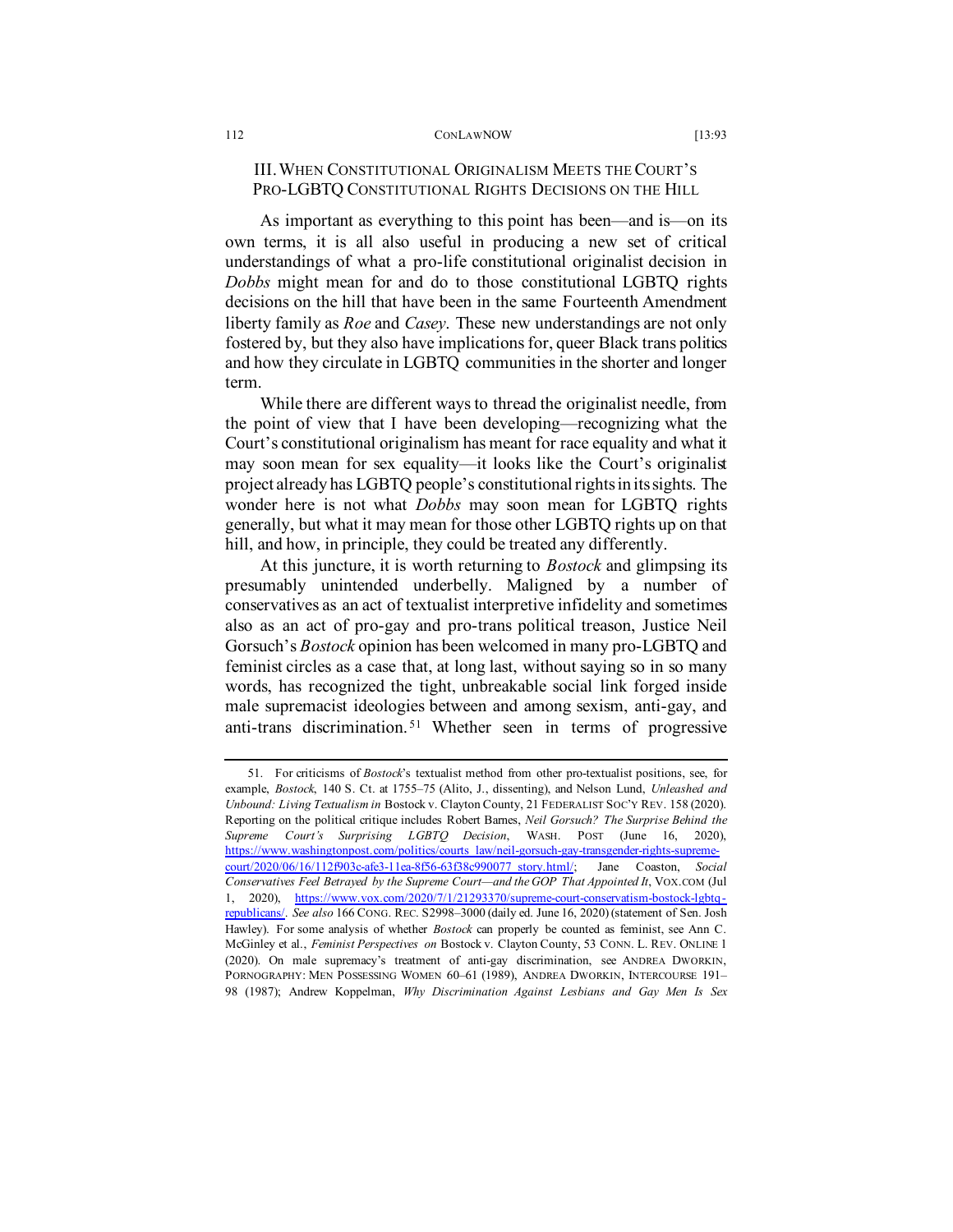understandings of the case or in its own formalist terms, however, *Bostock* may prove to have boomerang-like tendencies. Without any significant conceptual effort, *Bostock* can readily be redeployed as a legal device for translating an originalist set-back to the abortion right in *Dobbs*, itself, practically, a set-back to sex equality rights, into other sex-based originalist losses—losses that may limit or likewise unwind LGBTQ victories in cases like *Lawrence v. Texas* and *Obergefell v. Hodges*. [52](#page-20-0)

This prospect presents a new way to apprehend *Bostock*'s curious, if careful, avoidance of any express mention, much less engaged discussion, of the Supreme Court's pro-LGBTQ constitutional decisions up on the hill—no matter how those decisions underwrite and structure its sense of what legal justice required in the case.<sup>[53](#page-20-1)</sup> It is, frankly, hard to conceive of *Bostock* as a legal long-con by a mustachios-twisting textualist/originalist justice who secretly and strategically cast homophobia and transphobia as sexism in *Bostock* in order to prefigure an alley-oop after a case like *Dobbs* that would turn this pro-LGBTQ textualist victory into authority for subsequent anti-LGBTQ constitutional originalist defeats. Intentions aside, *Bostock*'s capacity for redeployment as authority for overturning the Court's pro-LGBTQ constitutional rights decisions after *Dobbs*is now impossible to miss. If and when the moves are formally placed upon the table, even Justice Gorsuch could conceivably join. The explanation might be that nothing in *Bostock* anyway committed him to upholding the Court's pro-LGBTQ constitutional rights decisions. [54](#page-20-2) ("See? I didn't even cite them!")

While such a ruling would be at odds with more straightforward understandings of *Bostock*'s letter and spirit, it is the kind of turn-about that a long view of the Court's so-called colorblind originalism—like the kind of critical perspective that queer Black trans politics helps to tee up—

*Discrimination*, 69 N.Y.U. L. REV. 197 (1994). On how anti-trans discrimination fits in, see, for example, John Stoltenberg, *Andrea Dworkin Was a Trans Ally*, BOSTON REV. (Apr. 7, 2020), [https://bostonreview.net/articles/john-stoltenberg-andrew-dworkin-was-trans-ally/.](https://bostonreview.net/articles/john-stoltenberg-andrew-dworkin-was-trans-ally/) Additional sources in the context of a larger argument about sex equality and gay men are in Marc Spindelman, *Gay Men and Sex Equality*, 46 TULSA L. REV. 123, 131 n.27 (2013).

<sup>52.</sup> Lawrence v. Texas, 539 U.S. 558 (2003); Obergefell v. Hodges, 576 U.S. 644 (2015).

<span id="page-20-1"></span><span id="page-20-0"></span><sup>53.</sup> The argument of how the Court's pro-LGBTQ constitutional decisions underwrite and structure *Bostock* is detailed in Spindelman, Bostock*'s Paradox*, *supra* not[e 23.](#page-9-4) *Bostock* also broadly avoids any deep, express engagement with ideas about sex stereotyping beyond its textualist sex formalism. For a critical account of *Bostock*'s on these grounds, see Anthony Michael Kreis, *Unlawful Genders*, 85 LAW & CONTEMP. PROBS. 103 (2022).

<span id="page-20-2"></span><sup>54.</sup> An explanation for why, in principle, *Bostock* drives toward reaffirming, not rolling back, much less erasing, *Roe* and *Casey* in *Dobbs* is found in Marc Spindelman, *Justice Gorsuch's Choice: From* Bostock v. Clayton County *to* Dobbs v. Jackson Women's Health Organization, 13 CONLAWNOW11 (2021).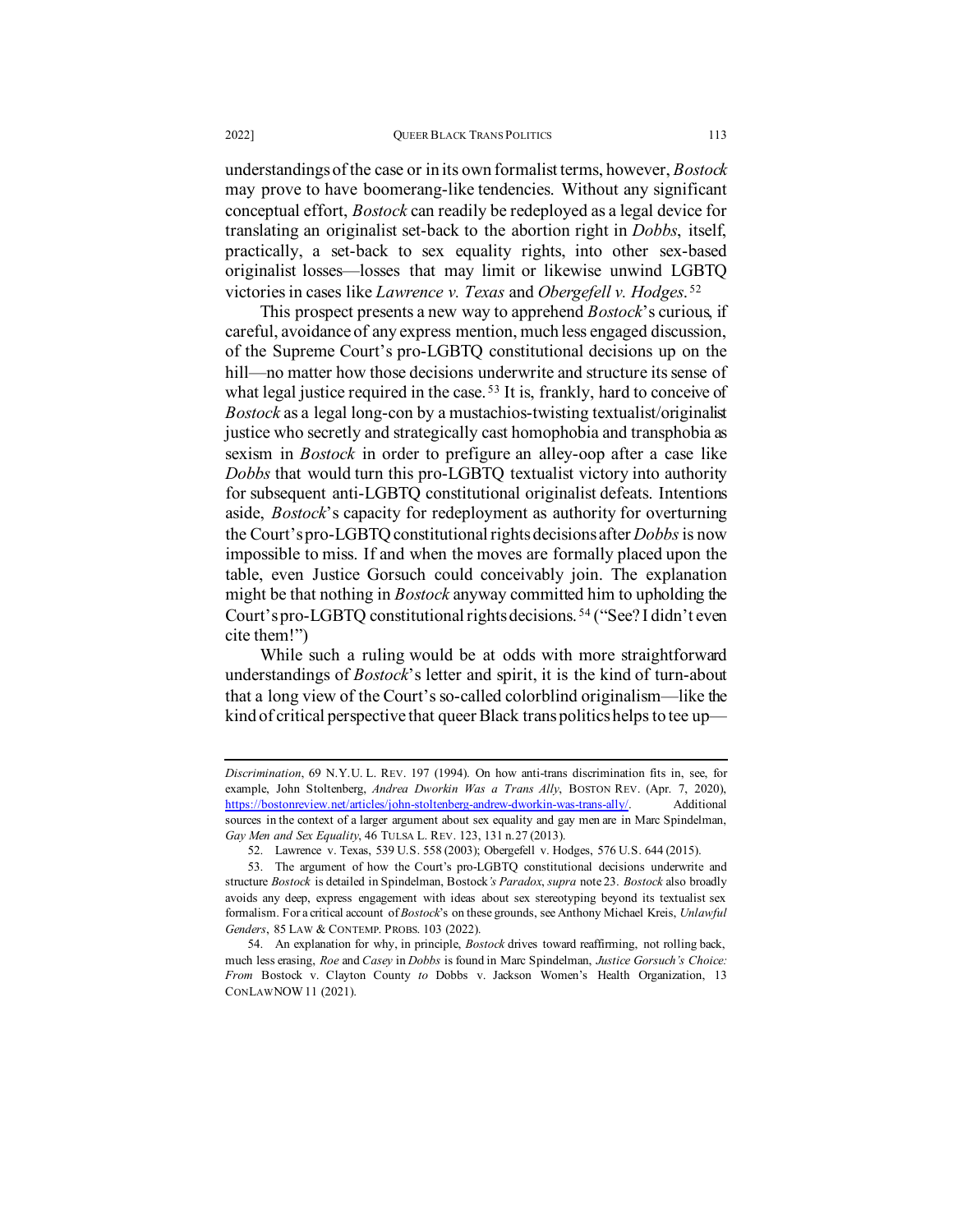might anticipate. Settled judgments about constitutional and legal protections, after all, rise and fall, and when they fall, they not uncommonly do so through sometimes clever, if also highly dubious means. Across the sweep of U.S. history, pro-white and anti-Black racialized forms of individual and institutional power have demonstrated stunning talents for scanning a political/legal situation and sensing how anti-racist and pro-Black power formations are in play and at work—in order to move to thwart them.

Note in this light the possible stakes of LGBTQ communities getting sharper and more aggressive in their anti-racist and anti-white-supremacist alignments and commitments.<sup>[55](#page-21-0)</sup> The more that LGBTO communities proudly stand to be counted as part of what has, at times, disparagingly been termed the "Great Awokening," a term that itself calls out to be queered, the greater the chances that LGBTQ rights will come under fire from that colorblind originalist project that has done so much to constrict race equality rights, elements of the lived, intersectional rights of Black trans and non-trans LGBTQ people. [56](#page-21-1) If this process holds to pattern, including as expected on the abortion right front, even those LGBTQ rights on the hill could be sent down to the valley of rights. From there, they would presumably be returned to the arena of ordinary politics, subject, once again, to surveillance and management by new iterations of old forms of religious and moral anti-LGBTQ opposition that, in the past, sought to order and control them by placing them under the overlapping strictures of religious, moral, legal, medical, and socio-cultural domination. What other futures might life in the valley of LGBTQ rights hold in store? What additional, constitutionally approved constraints might limit chances of getting free of them?

For now, anyway, the Supreme Court's pro-LGBTQ constitutional rights jurisprudence, comprised of those cases up on the hill, does seem basically secure enough. Notwithstanding how a pro-life originalist decision in *Dobbs* will weaken its foundations, the Court's pro-LGBTQ rights jurisprudence may hold, escaping a wholesale reversal by the

<span id="page-21-0"></span><sup>55.</sup> Public indications of this movement and these commitments are set forth in *LGBTQ Organizations Unite to Combat Racial Violence*, HUMAN RIGHTS CAMPAIGN, [https://assets2.hrc.org/files/assets/resources/LGBTQ\\_Organizations\\_Unite\\_to\\_Combat\\_Racial\\_Viol](https://assets2.hrc.org/files/assets/resources/LGBTQ_Organizations_Unite_to_Combat_Racial_Violence.pdf) [ence.pdf.](https://assets2.hrc.org/files/assets/resources/LGBTQ_Organizations_Unite_to_Combat_Racial_Violence.pdf) *See also* Elizabeth Bibi, *The Human Rights Campaign and 100+ LGBTQ Organizations Release Letter Condemning Racial Violence*, HRC.ORG (May 29, 2020), [https://www.hrc.org/news/hrc-and-75-lgbtq-organizations-release-letter-condemning-racist](https://www.hrc.org/news/hrc-and-75-lgbtq-organizations-release-letter-condemning-racist-violence/)violence/

<span id="page-21-1"></span><sup>56.</sup> On the "Great Awokening," see, for example, Matthew Yglesias, *The Great Awokening*, VOX.COM (Apr. 1, 2019), [https://www.vox.com/2019/3/22/18259865/great-awokening-white](https://www.vox.com/2019/3/22/18259865/great-awokening-white-liberals-race-polling-trump-2020/)[liberals-race-polling-trump-2020/.](https://www.vox.com/2019/3/22/18259865/great-awokening-white-liberals-race-polling-trump-2020/)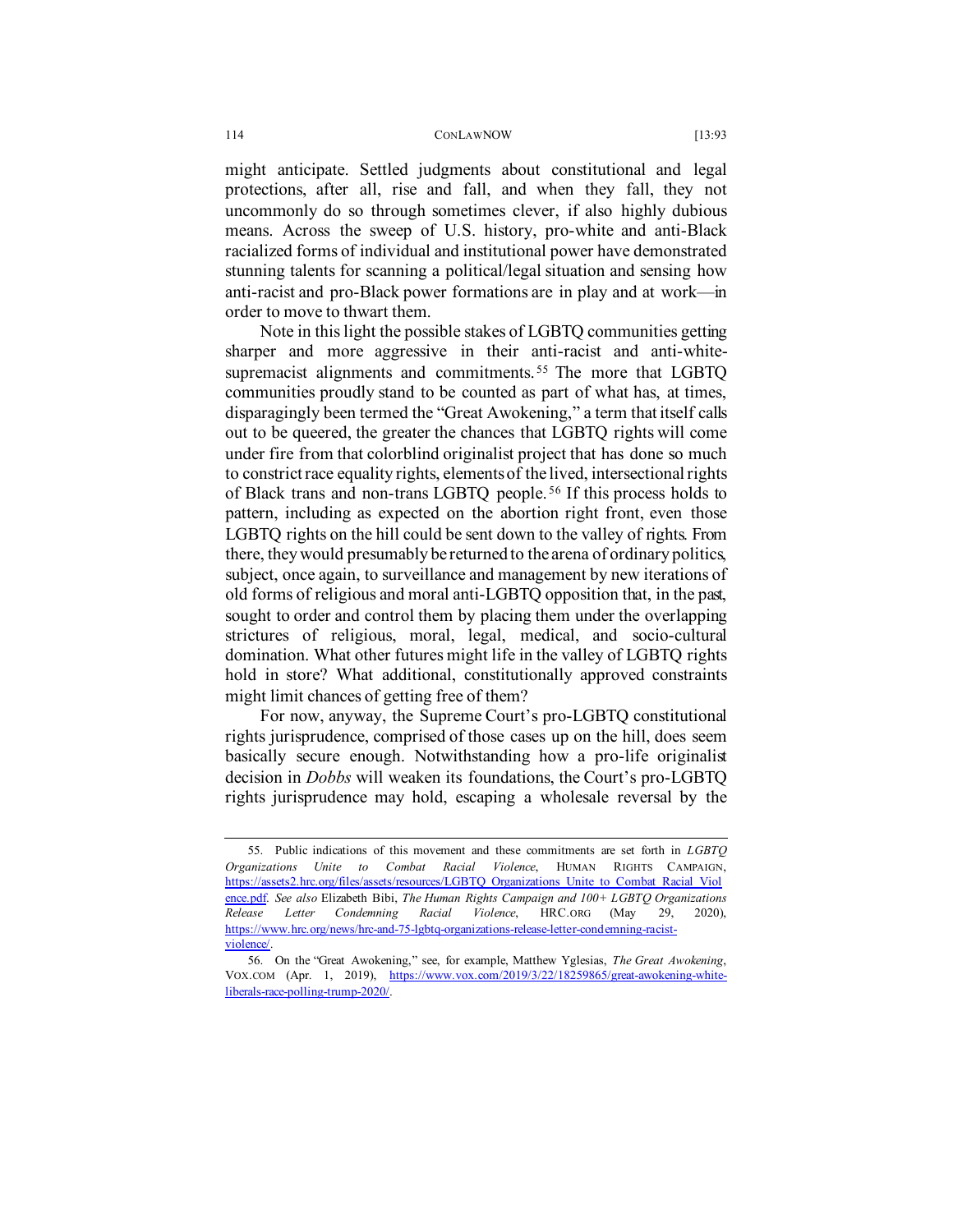Court's aggressive, activist originalism. Mississippi's pro-life originalist positions in *Dobbs* indicated that that is where Mississippi's lawyers thought the Supreme Court stood on the question. Bare-knuckled as Mississippi's pro-life originalist politics were—whaling on *Roe* and *Casey* for their non-originalism, said to be sufficient to overturn them the state pulled its punches where non-originalist pro-LGBTQ constitutional rights decisions like *Lawrence* and *Obergefell* were concerned. [57](#page-22-0)

On one view, this was not merely Mississippi ably counting to five. In a deeper sense, it was about how vote counting on the ongoing constitutional status of LGBTQ rights up on the hill involves the status of a constitutional compromise realignment and re-grounding of LGBTQ constitutional rights first announced by the Supreme Court *Masterpiece Cakeshop v. Colorado Civil Rights Commission* ruling, Justice Anthony Kennedy's swansong opinion on his signature jurisprudential issue of LGBTQ constitutional rights.<sup>[58](#page-22-1)</sup> Needless to say, this focus on these LGBTQ constitutional rights and how their preservation will shape Justice Kennedy's historical legacy stands at a striking distance from a decision in *Masterpiece Cakeshop* centered on or around Black trans lives—or rights.

<span id="page-22-3"></span>Many have treated *Masterpiece Cakeshop* as a narrow, shallow, and modest ruling of no great constitutional moment. Subsequent developments have helped clarify this reading is wish fulfillment—not what the opinion is or does, but what some of its pro-LGBTQ readers might like it to mean. [59](#page-22-2) *Masterpiece Cakeshop* instead quietly produced a highly significant shift in the Court's basic conceptualization of, and approach to, LGBTQ constitutional rights up on the hill. It lifted them up in order to set them back down on different constitutional foundations.

The Court's early pro-LGBTQ constitutional rights decisions evolved through rulings in which the Court generally treated lesbian and gay rights as emerging within a politically liberal, or perhaps more precisely, a politically libertarian, constitutional tradition and order. In it, religious and moral views on homosexuality and same-sex relationships, including marriage, had—and were declared to have—no legitimate role to play in setting state policy on the prospects of, and for, LGBTQ life. Religious and moral views opposing LGBTQ people and their rights were

<span id="page-22-0"></span><sup>57</sup>*. Compare* Brief for Petitioners at 18, Dobbs v. Jackson Women's Health Org., No. 19-1392 (July 22, 2021), *with id.* at 17, for the pulled punches.

<sup>58. 584</sup> U.S. , 138 S. Ct. 1719 (2018).

<span id="page-22-2"></span><span id="page-22-1"></span><sup>59.</sup> An assessment of these possibilities and citations to some relevant sources are in Marc Spindelman, Masterpiece Cakeshop*'s Homiletics*, 68 CLEV. ST. L. REV. 347, 349 n.2 (2020).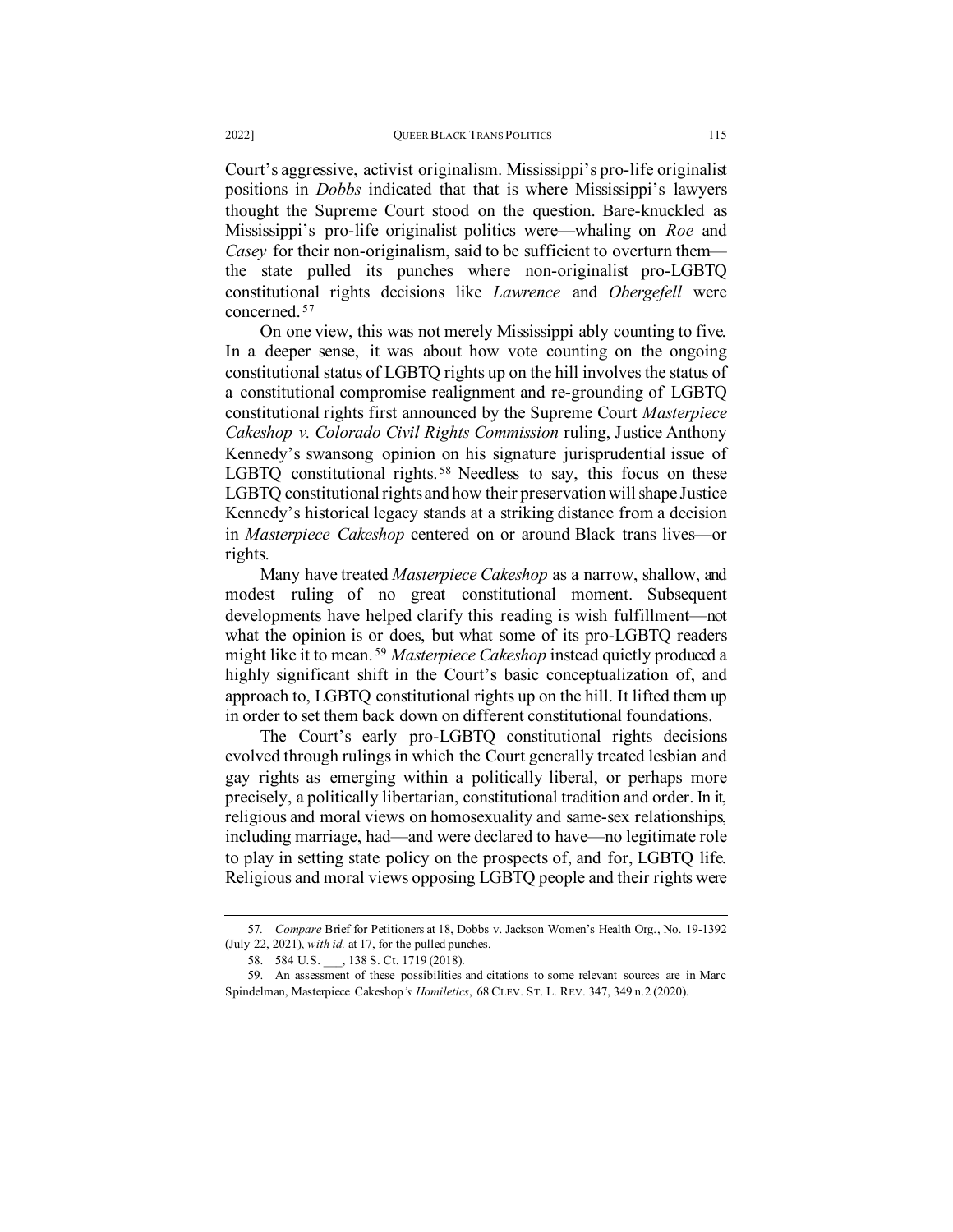thus openly dismissed in the Court's pre-*Masterpiece Cakeshop*, pro-LGBTQ constitutional rights decisions as so much unconstitutional discrimination. Religious and moral positions against lesbian and gay rights were variously held to be—in constitutional terms—forms of illicit animus (read: hate) or irrationality (read: madness)[.60](#page-23-0)

If these decisions thus struck many faithful conservatives and traditional moralists as a constitutionally based affront—an affront that many liberals and progressive secretly or not so secretly cheered—they also, beyond insult, involved what many perceived to be forms of constitutional emasculation. They stripped faithful conservatives and traditional moralists of the political authority they had long enjoyed as, if not a set of proper constitutional rights, then anyway, constitutionally affirmed prerogatives, by which they could enforce their normative visions of what homosexuality's status under law should look like. [61](#page-23-1)

Right at the cusp of his retirement from the Court, then poised to lurch rightward, Justice Kennedy's *Masterpiece Cakeshop* opinion set out to shore up, and thus to preserve, the basics of then-existing LGBTQ constitutional rights up on that hill, but in a way that resituated them atop a differently inflected vision of the constitutionally governed political order. Moving from a politically liberal, or libertarian, constitutional vision that kept religion and morality at the margins and so basically out of public life, certainly where LGBTQ rights were concerned, *Masterpiece Cakeshop* announced that, going forward, LGBTQ constitutional rights would be protected within a secular and religious pluralistic constitutional order in which religious conservatism and traditional moralism, like LGBTQ forms of life, were entitled to full and equal respect, as constitutionally protected ways to live a good life. [62](#page-23-2)

In these terms, far from the kinds of social margins marked by queer Black trans politics, *Masterpiece Cakeshop* is a precedent in the manner of an LGBTQ rights version of the joint opinion Justice Kennedy coauthored in *Planned Parenthood v. Casey*, with its famous "*Pax Roeana*":

<span id="page-23-0"></span><sup>60</sup>*. See, e.g.*, Romer v. Evans, 517 U.S. 620, 632 (1996); Lawrence v. Texas, 539 U.S. 558, 574, 577–78 (2003); Obergefell v. Hodges, 576 U.S. 644, 672–76 (2015).

<span id="page-23-1"></span><sup>61.</sup> This is context for the claim that "the justices have never reversed Supreme Court precedent to take away a freedom long enjoyed by Americans, with the possible exception of one time, in 1937," and that doing so in *Dobbs* "would violate one of the fundamental-yet-unwritten rules of Supreme Court jurisprudence that liberal and conservative majorities alike have respected for many years. " Noah Feldman, *Reversing Roe Would Risk Supreme Court Legitimacy*, BLOOMBERG LAW (Oct. 24, 2021), [https://news.bloomberglaw.com/us-law-week/reversing-roe-would-risk-supreme-court](https://news.bloomberglaw.com/us-law-week/reversing-roe-would-risk-supreme-court-legitimacy-noah-feldman/) [legitimacy-noah-feldman/.](https://news.bloomberglaw.com/us-law-week/reversing-roe-would-risk-supreme-court-legitimacy-noah-feldman/) 

<span id="page-23-2"></span><sup>62.</sup> Capturing what are, no doubt, more widely shared sentiments is the critique offered by Kyle Velte, *Postponement as Precedent*, 29 S. CAL. REV. L & SOC. JUST. 1 (2019), on the level of social meaning.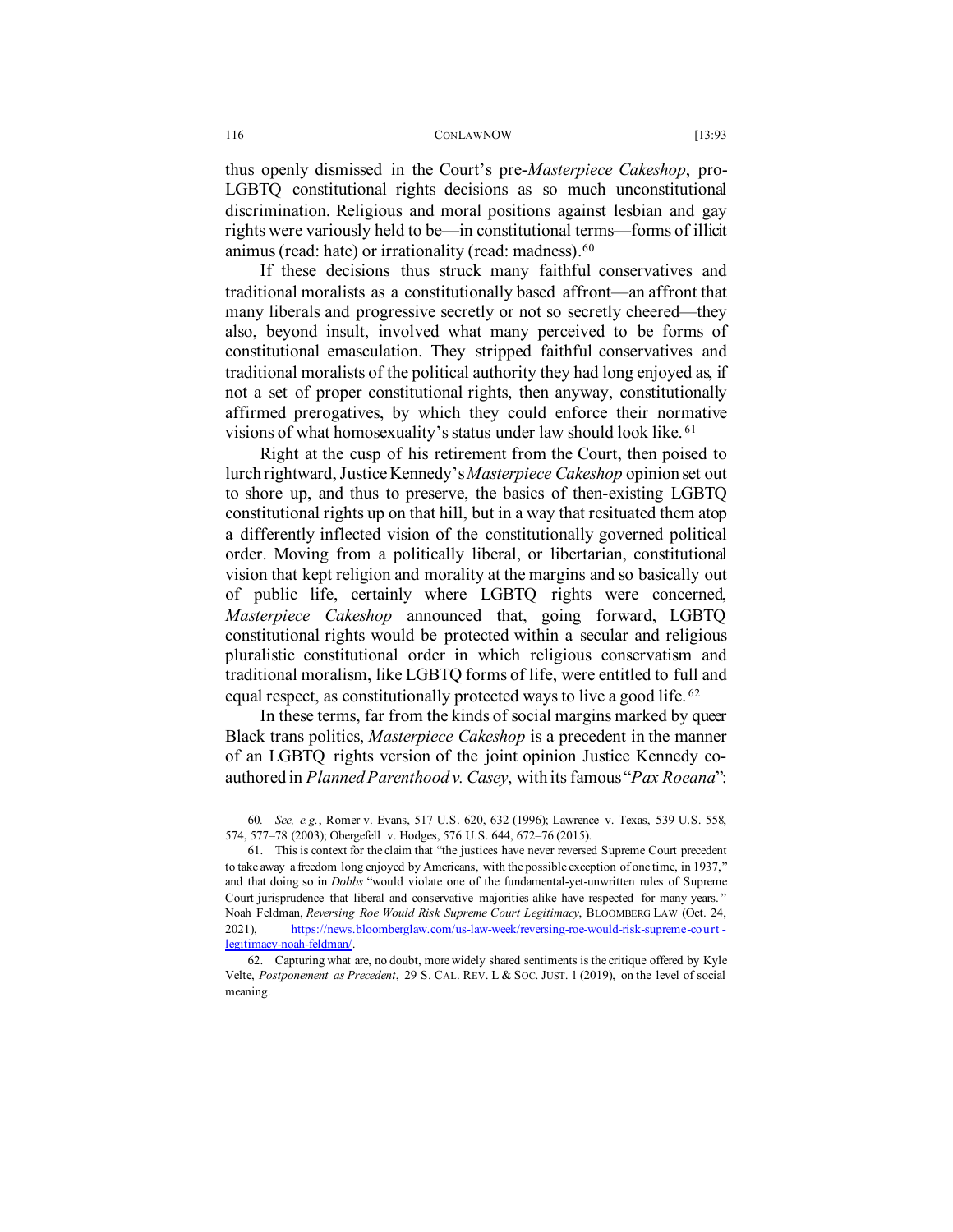a kind of brokered constitutional compromise that, it was hoped, would preserve "everyone's" constitutional rights while securing an enduring constitutional and political peace by giving "all" the parties to these culture wars investments in the Supreme Court's authority as a neutral but fair and trustworthy arbiter. <sup>[63](#page-24-0)</sup> (The truth is: not really "everyone" and not really "all.")

In *Masterpiece Cakeshop*, the Court reaffirmed the basics of pro-LGBTQ constitutional rights protections while declaring different First Amendment rights that faithful conservatives and traditional moralists enjoyed. [64](#page-24-1) The Court even recognized that some would-be extensions of the liberty and equality promises of the Court's earlier pro-LGBTQ constitutional rights decisions might have to be sacrificed, snipped at least at their ostensible margins, so that clashing constitutional values could be accommodated under the peace sign of strict, strict state neutrality as between these warring ways of life. [65](#page-24-2) Neither side would get everything they wanted, but then neither side would have reason to fear their basic ways of living would be subject to their enemies gaining the political, then legal, upper hand to try to squash them. Hence *Masterpiece Cakeshop*'s rule that the state and its agents must not, in service of pro-LGBTQ liberty and equality promises, be casual in their respect for a neutral stance between the parties to the case, much as the Court itself had been in its earlier pro-LGBTQ rights rulings. [66](#page-24-3) *Masterpiece Cakeshop*'s various opinions made it appear this was a consensus position on the Court. Though not without some contraindications since, the leading decisions in *Masterpiece Cakeshop*'s wake involving LGBTQ rights and the rights of faithful conservatives and traditional moralists—prominently, *Bostock* and, just last year, *Fulton v. City of Philadelphia*—have broadly reaffirmed *Masterpiece Cakeshop*'s delicate *Pax Obergefell*-ana. [67](#page-24-4) Not even Mississippi's bull-in-a-china-shop originalism dared disturb it. [68](#page-24-5)

<span id="page-24-1"></span><span id="page-24-0"></span><sup>63.</sup> Planned Parenthood of Se. Pa. v. Casey, 505 U.S. 833, 996 (1992) (Scalia, J., concurring in the judgment in part and dissenting in part).

<sup>64.</sup> For discussion that clocks the Court's offerings, see Spindelman, *supra* not[e 59,](#page-22-3) at 383–90. 65*. Id.* at 389.

<span id="page-24-3"></span><span id="page-24-2"></span><sup>66</sup>*. Masterpiece Cakeshop*, 138 S. Ct. at 1723–24, 1731. *See also* Spindelman, *supra* note [59,](#page-22-3) at 357–58.

<span id="page-24-4"></span><sup>67.</sup> For one of those contraindications, see Nina Totenberg, *Justices Thomas, Alito Blast Supreme Court Decision on Same-Sex Marriage Rights*, NPR.ORG (Oct. 5, 2020), [https://www.npr.org/2020/10/05/920416357/justices-thomas-alito-blast-supreme-court-decision-on](https://www.npr.org/2020/10/05/920416357/justices-thomas-alito-blast-supreme-court-decision-on-gay-marriage-rights/)[gay-marriage-rights/.](https://www.npr.org/2020/10/05/920416357/justices-thomas-alito-blast-supreme-court-decision-on-gay-marriage-rights/) *See* Bostock v. Clayton Cnty., 140 S. Ct. 1731 (2020); Fulton v. City of Philadelphia, 593 U.S. \_\_, 141 S. Ct. 1868 (2021).

<span id="page-24-5"></span><sup>68.</sup> Nor, exactly, need the Court's next major case involving LGBTQ rights squaring off against religious liberties, advanced as First Amendment free speech claims. 303 Creative LLC v. Elenis, 6 F.4th 1160 (10th Cir. 2021), *cert. granted in part*, 142 S.Ct. 1106 (Feb. 22, 2022). It is possible the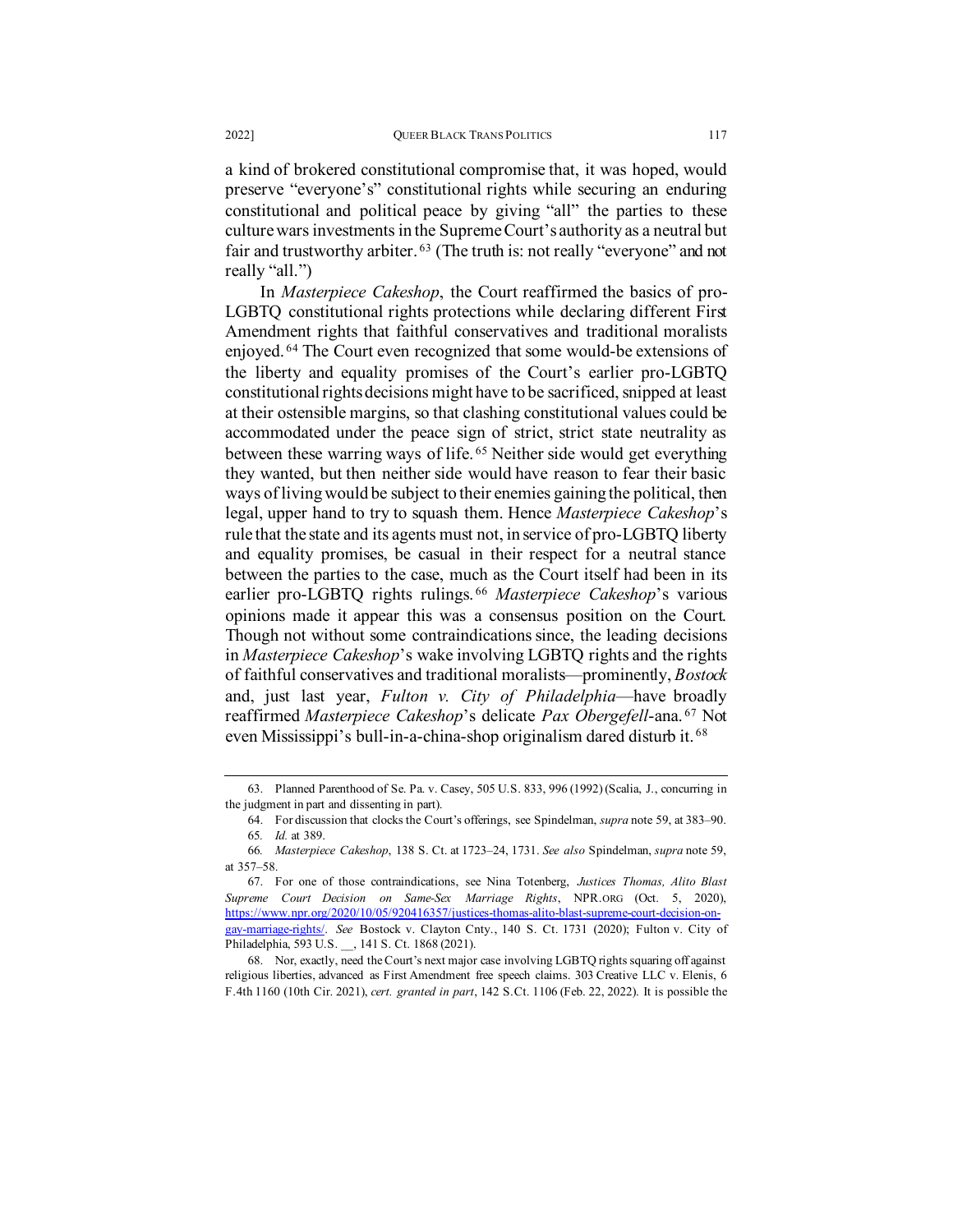How long this peace *Masterpiece Cakeshop* worked out will hold in the aftermath of a pro-life originalist decision in *Dobbs*, particularly as the Court's originalist project continues to crest, is anyone's guess. From a principled originalist point of view, the distinction that Mississippi offered the Court in *Dobbs*, by which it could overturn *Roe* and *Casey* while leaving established pro-LGBTQ constitutional rights rulings like *Lawrence* and *Obergefell* in place, sounded much more in pro-life views and values proper than anything corresponding to originalist theory as such. Mississippi's lawyers told the *Dobbs* Court that none of its originalist arguments against *Roe* and *Casey*, including its originalist attack on the general privacy right out of which *Roe* grew, need be extended to apply to *Lawrence* or *Obergefell* in *Dobbs*.<sup>[69](#page-25-1)</sup> Those cases, unlike *Roe* and *Casey*, Mississippi explained, did not involve "a right to destroy human life."[70](#page-25-2)

In closer step with Scalian originalist positions on abortion and LGBTQ rights, opposed to one and all, and more forthcoming about the likely actual intentions of many faithful, pro-life originalists, is the position taken up by the *Dobbs* amicus brief filed by Texas Right to Life, listing as counsel of record Jonathan Mitchell, the so-called mastermind behind Texas' S.B. 8, which has rehearsed the on-the-ground elimination of abortion rights while *Roe* and *Casey* formally remain good law, meantime sending word out their time is nigh. [71](#page-25-3) The brief's closing passage speaks with (depending on your views) rousing and spine-chilling confidence, evidently convinced it is already safe to look beyond a prolife originalist victory in *Dobbs* to the next-line originalist battles ahead. Thus, the brief offers an originalist take on *Lawrence* and *Obergefell*, along with some practical advice for the Court.

<span id="page-25-0"></span>The Texas Right to Life brief's originalist line succinctly characterizes *Lawrence* and *Obergefell* as being "as lawless as *Roe*.["72](#page-25-4)

Court's eventual decision in this case will "simply" rebalance the *Masterpiece Cakeshop* compromise without displacing it by overturning the underlying pro-LGBTQ constitutional precedents whose scope it is widely understood to implicate.

<span id="page-25-1"></span><sup>69.</sup> For distinctions between *Roe* and *Casey*, on the one hand, and *Lawrence* and *Obergefell*, on the other, see Brief for Petitioners at 13, 17, Dobbs v. Jackson Women's Health Org., No. 19-1392 (July 22, 2021). For an argument about the general right to privacy, see *id*. at 2, 14–18.

<span id="page-25-2"></span><sup>70</sup>*. Id*. at 17. For other articulations of the point, see *id.* at 2, 28. Pro-life locutions, like "unborn life," "unborn child," "unborn human being[]," "unborn girls and boys," and "the unborn," are found elsewhere in the brief. *See, e.g.*, *id.* at 1; *id.* at 4; *id.* at 7; *id.* at 18; *id.* at 30.

<span id="page-25-4"></span><span id="page-25-3"></span><sup>71.</sup> Brief of Texas Right to Life as Amicus Curiae in Support of the Petitioners, Dobbs v. Jackson Women's Health Org., 142 S. Ct. 422 (2021) (No. 19-1392); Michael S. Schmidt, *Behind the Texas Abortion Law, a Persevering Conservative Lawyer*, N.Y. TIMES (Sept. 12, 2021), [https://www.nytimes.com/2021/09/12/us/politics/texas-abortion-lawyer-jonathan-mitchell.html/.](https://www.nytimes.com/2021/09/12/us/politics/texas-abortion-lawyer-jonathan-mitchell.html/)

<sup>72.</sup> Brief of Texas Right to Life, *supra* not[e 71,](#page-25-0) at 25.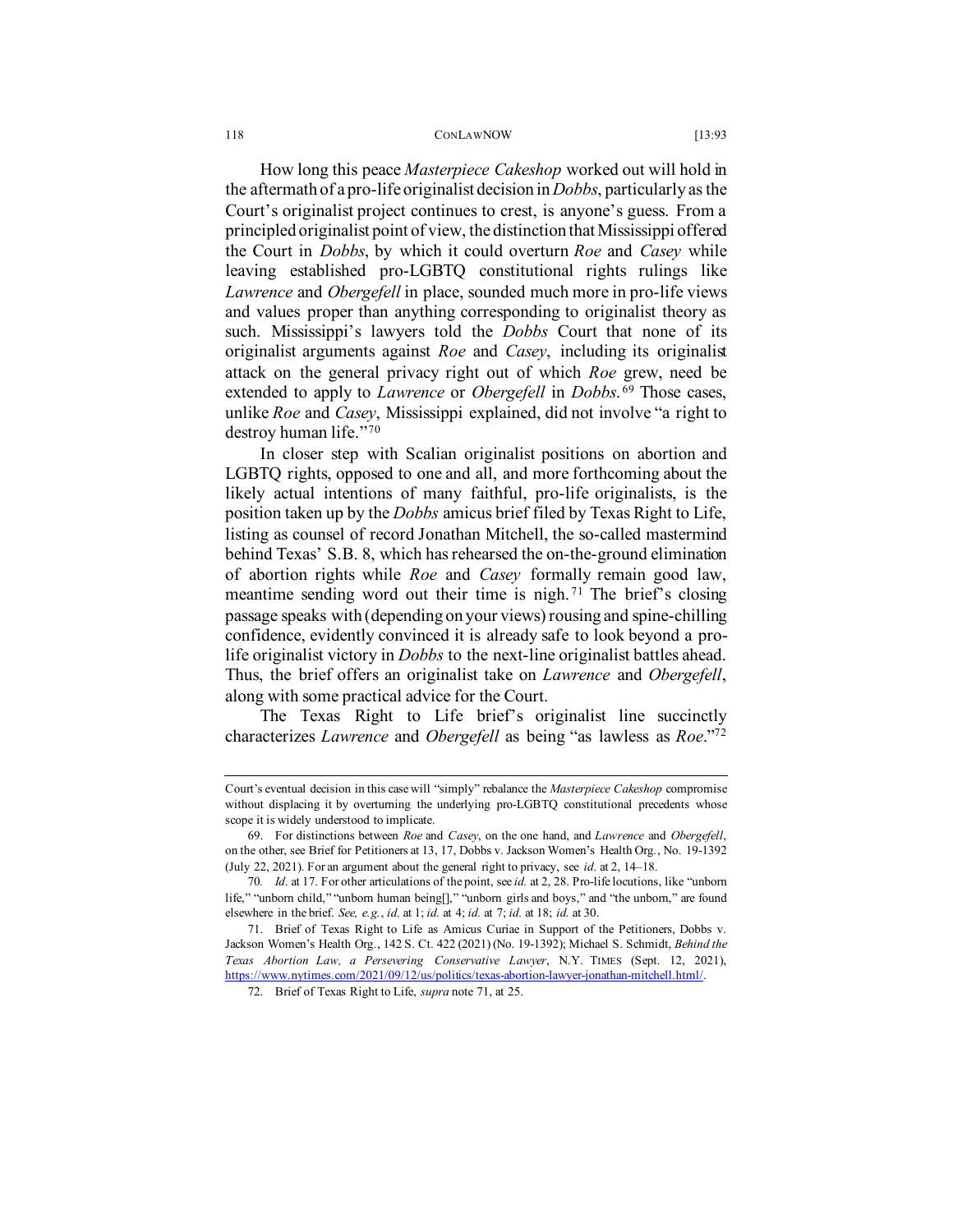Like *Roe*, neither homosexual sodomy nor same-sex marriage is expressly protected by the Constitution, and no history or tradition under law, relevant in a conservative originalist sense, supports them. [73](#page-26-0) While that presumably means they should meet the same fate the brief contemplates for *Roe*, the brief tells the Court that it is not necessary to make the announcement in *Dobbs*. But, the brief hastens to add, "neither should the Court hesitate to write an opinion that leaves those decisions [*Lawrence* and *Obergefell*] hanging by a thread."[74](#page-26-1)

The brief's justification for this treatment of *Lawrence* and *Obergefell*—leaving them dangling by a thread without formally overruling them—is more or less the reason Mississippi offered to the Court, but with a sly twist. Despite being "as lawless as *Roe*," the Texas Right to Life brief explains, *Lawrence* and *Obergefell* do not have to be treated the same as *Roe* in *Dobbs*, because they do not involve the same degree of threat to life *Roe* does. Consider the brief's exact words: "*Lawrence* and *Obergefell*, while far less hazardous to human life, are as lawless as *Roe*."[75](#page-26-2)

The curious precision of the brief's negative comparison of *Roe* with *Lawrence* and *Obergefell*—the latter two cases being "far less hazardous to human life" than *Roe,* not simply non-hazardous to them—resurfaces old school associations by which cisheterosexuality and homosexuality and gender non-binarism have been seen as different and properly hierarchized. Whereas cisheterosexuality has traditionally been associated through ideas about procreation and childbirth with health, vitality, life, and regeneration, by negative implication and in contrast, homosexuality and gender non-conformity have traditionally run through ideas about their non-procreativity to a sense that they involve degeneration, barrenness, waste, disease, decay, weakness, and death, life's very end.[76](#page-26-3) Seen in these terms, and reminiscent of how some of these associations carried the day in the mid-1980s when *Bowers v. Hardwick* declared homosexual sodomy not to be encompassed by constitutional privacy guarantees during an important moment in the HIV/AIDS pandemic, *Lawrence* and *Obergefell*, on the Texas Right to Life brief's view, look to partake of what has sometimes been characterized as a "culture of

<sup>73</sup>*. Id.* at 24–25.

<sup>74</sup>*. Id.* at 25.

<sup>75</sup>*. Id.* at 25.

<span id="page-26-3"></span><span id="page-26-2"></span><span id="page-26-1"></span><span id="page-26-0"></span><sup>76</sup>*. See, e.g.*, Marc Spindelman, *Sexuality's Law*, 24 COLUM. J. GENDER & L. 87, 100 (2013). For a different phantasmatic escalation in the context of trans identity, see Spindelman, *The Shower's Return*, *supra* not[e 24,](#page-9-3) at 160–73.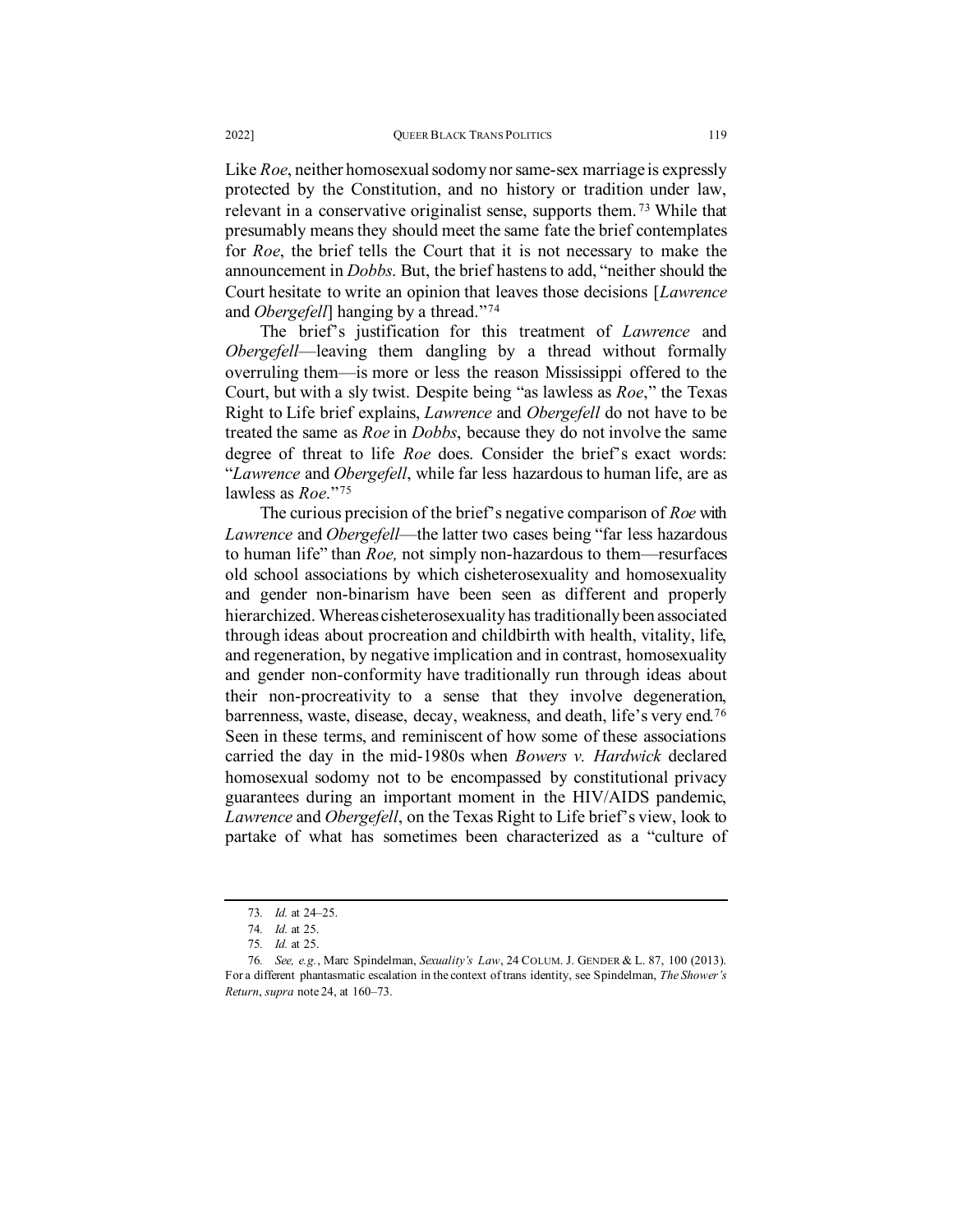death."[77](#page-27-0) The brief was urging the Court not to miss this, and to acknowledge these dimensions of *Lawrence* and *Obergefell* even as it preserved them through a ruling that prefigured their eventual demise on originalist grounds.

Re-upping queer Black trans politics and their angles of vision onto social life, there is a question about what it means for the Texas Right to Life's brief to line up *Lawrence* and *Obergefell* as lawless rulings associated with a culture of death as conditions for how the Supreme Court should respond to them. Without overlooking how these lawless threats to "ordinary" life may sound in racial registers, the Texas Right to Life brief's suggestion that the Court string *Lawrence* and *Obergefell* up and leave them publicly hanging by a thread figures them as both alive, and, immanently dead—a death that will, like *Dobbs*, vindicate a conservative, traditionalist culture of life.

This is yet another, potent reminder, were any needed, of the deep, intense, and both racialized and gendered passions that pro-life constitutional originalism unleashes and channels in the setting of abortion rights that already involves—and anticipates—carry-overs into other LGBTQ constitutional rights. If Mississippi's lawyers spoke to the Court about reasonable public debate and political compromise around abortion, the Texas Right to Life brief shows how hard that is going to be in *Dobbs*' wake when, even before it comes down, both gloves—and bets—are off. [78](#page-27-1) Given how the Court's originalist decisions have already allowed Black trans and other Black LGBTQ people's constitutional rights to be rolled back, and given what the Court in *Dobbs* seems likely to do to devastate the abortion right, a right that Black trans and other LGBTQ people have relied on, the momentum continues to build toward an originalist *coup de grace* for those LGBTQ constitutional rights that, up on the hill, seem in their basics, anyway, safe—for now.

<span id="page-27-0"></span><sup>77.</sup> 478 U.S. 186 (1986). On the *Hardwick* point, see, for example, Brief of Amicus Curiae David Robinson, Jr., Bowers v. Hardwick, 478 U.S. 186 (1986) (No. 85-140). For counterpoints on the "end" of the HIV/AIDS epidemic and its racial, gender, and class constructions, *compare* Andrew Sullivan, *When Plagues End*, N.Y. TIMES (Nov. 10, 1996), [https://www.nytimes.com/1996/11/10/](https://www.nytimes.com/1996/11/10/magazine/when-plagues-end.html) [magazine/when-plagues-end.html,](https://www.nytimes.com/1996/11/10/magazine/when-plagues-end.html) *with* generally, TRANS IN A TIME OF HIV/AIDS (Che Gossett & Eva S. Hayward eds., 2021), *and* Linda Villarosa, *America's Hidden H.I.V. Epidemic*, N.Y. TIMES MAG. (June 6, 2017), [https://www.nytimes.com/2017/06/06/magazine/americas-hidden-hiv](https://www.nytimes.com/2017/06/06/magazine/americas-hidden-hiv-epidemic.html/)[epidemic.html/.](https://www.nytimes.com/2017/06/06/magazine/americas-hidden-hiv-epidemic.html/) On the "culture of death," see Pope John Paul II, *Evangelium Vitae* [*The Gospel of Life*], VATICAN (Mar. 25, 1995, [https://www.vatican.va/content/john-paul-ii/en/encyclicals/](https://www.vatican.va/content/john-paul-ii/en/encyclicals/documents/hf_jp-ii_enc_25031995_evangelium-vitae.html) documents/hf jp-ii enc 25031995 evangelium-vitae.html .

<span id="page-27-1"></span><sup>78.</sup> Transcript of Oral Argument, *supra* note 47, at 5–6.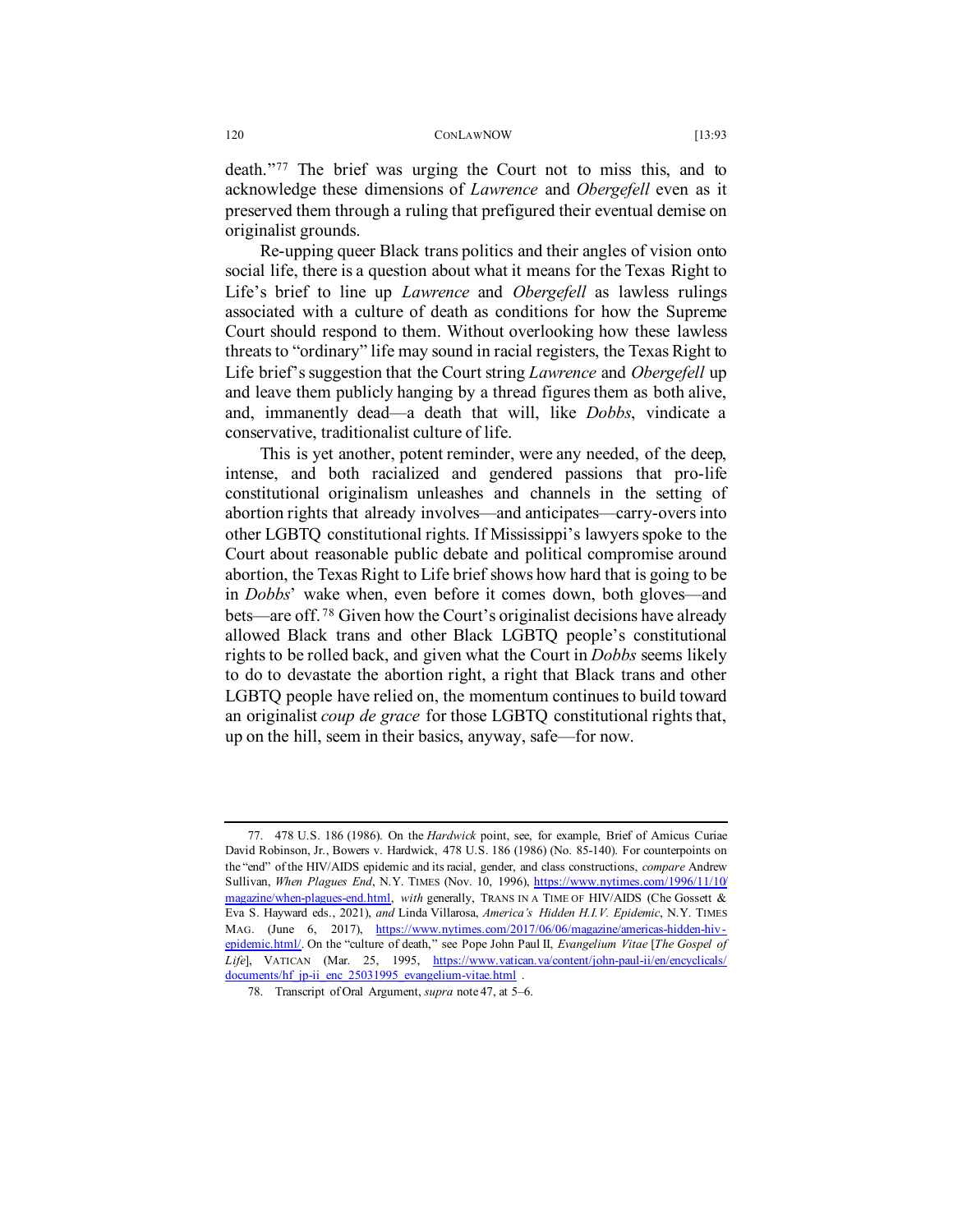# IV. CONCLUSION

As everyone awaits the Court's decision in *Dobbs*, this much is certain: Queer Black trans politics—significantly themselves politics of precarity built at the de-centered margins of social, including political and legal, life—entail ample resources for generating new angles of vision on how power is organized and deployed, including by the Supreme Court through its originalist project, now plainly on the march.<sup>[79](#page-28-0)</sup> Thinking with queer Black trans politics helps to illuminate some of the ways that pro-Black intersectional thinking is now being met—and reworked—by different legal actors in politically regressive directions through practices of intersectional thinking that, without necessarily using those terms, racially recast progressive rights claims, like claims about abortion and LGBTQ rights, in order to stop or defeat them. Even more, thinking with queer Black trans politics broadly indicates the ongoing need to rethink how constitutional civil rights are conceived. Challenging dominant forms of legal and political consciousness, that work—if not in precisely the same ways as more well-known forms of intersectional praxis that engage constitutional civil rights—may seem to some to be utopian, perhaps pointless, even downright dangerous, given how it may imperil established constitutional civil rights guarantees. Still, the high stepping of the Supreme Court's now-majoritarian originalist project, precisely by circumscribing and eliminating existing civil rights protections, may paradoxically help clear space for the intellectual and legal work of building a constitutional future out of intersectional ideals—including the prospect that intersectionality writ large might hold room center stage for queer Black trans lives. [80](#page-28-1)

It is presently difficult to imagine a pro-queer-Black-trans constitutionalism that, as a national consensus position, delivers queer Black trans people the constitutional promises of liberty and equality that they deserve. This is especially true now that so many progressives are expressing a principled skepticism about the Supreme Court's central place within U.S. legal and political life. [81](#page-28-2) That the prospects of a

<span id="page-28-0"></span><sup>79.</sup> On the "politics of location," see Kendall Thomas, *The Eclipse of Reason: A Rhetorical Reading of* Bowers v. Hardwick, 79 VA. L. REV. 1805, 1831 (1993) (quoting Adrienne Rich, *Notes Toward a Politics of Location* (1984), *in* BLOOD, BREAD AND POETRY: SELECTED PROSE 1979–1985, at 210 (1986)).

<span id="page-28-1"></span><sup>80.</sup> These efforts might build on the kind of abolitionist constitutionalism described in Roberts, *supra* note [8.](#page-4-3)

<span id="page-28-2"></span><sup>81.</sup> For one recent statement that circulated widely, see Written Statement of Nikolas Bowie, *The Contemporary Debate Over Supreme Court Reform: Origins and Perspectives,* Presidential Comm'n on the Sup. Ct. of the U.S. (June 30, 2021), [https://www.whitehouse.gov/wp-content/uploads/2021/06/Bowie-SCOTUS-Testimony.pdf.](https://www.whitehouse.gov/wp-content/uploads/2021/06/Bowie-SCOTUS-Testimony.pdf)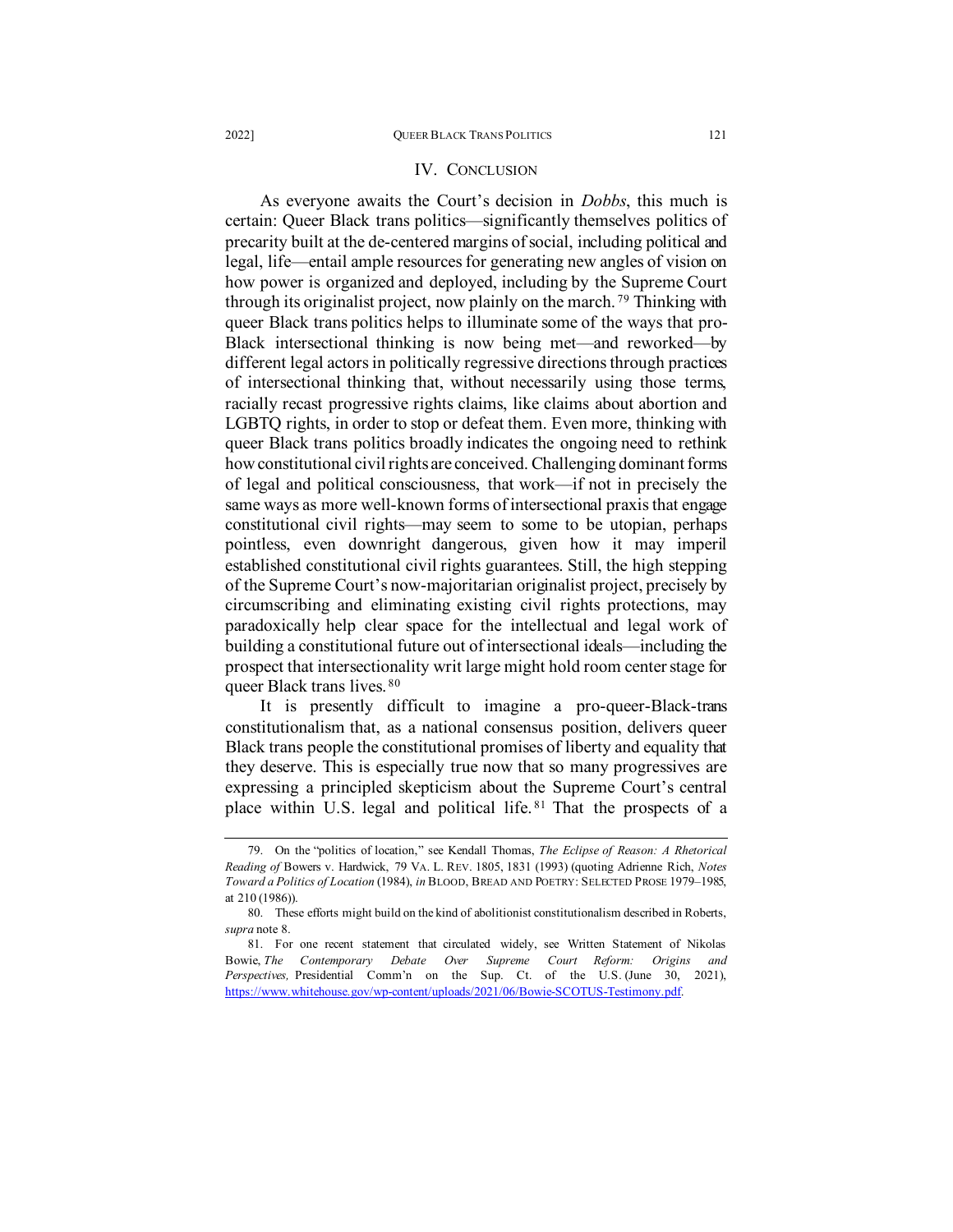Supreme Court-centered constitutionalism will secure the future of queer Black trans liberation are so dim may, in different terms, actually be just fine to some who embrace queer Black trans politics. Queer Black trans collectives, as well as queer Black trans activists and organizers, have variously suggested they are broadly uninterested in entrusting queer Black trans people's welfare and futures to institutional and political governors or other social managers who have, sometimes with the cooperation of "white club" LGBTQ politics, left queer Black trans communities largely to fend for themselves, their security, their lives, and their worlds.

Recognizing queer Black trans politics' illuminating powers powers that can help to demystify what conventions of legal and political consciousness represent as happening in the current constitutional and political moment—it seems practically wise for LGBTQ communities to give these politics a broad-based and active witness. If, realistically, the time for that witness may not have quite arrived, it soon may—in that moment of urgency and even crisis, if and when *Dobbs* comes down as expected, threatening the doctrinal foundations of LGBTQ constitutional rights up on the hill, which seem so likely to foment new, on-the-ground political challenges to established LGBTQ rights. Who has missed some of the more prominent anti-trans and anti-gay ways these challenges have already started heating up?[82](#page-29-0) As the fire that has been burning in the valley of LGBTQ rights moves up the hill, it may, at last, become clear that queer Black trans politics are in a genealogical line that traces back to the forbearers of today's LGBTQ communities and the forbearers of race and sex equality rights. At the margins and outsides of normative social life, queer Black trans politics have been being forged in distinctively intense fires of oppression that exist in those social locations. These politics can thus withstand that heat as they chart political pathways forward.

Looking ahead to political conflicts within LGBTQ communities whose contours are already possible to discern: As older "white club" LGBTQ politics increasingly experience the temptation to reassert and recenter themselves at the expense of queer Black trans political "freedomdreaming and visionary world-making," it will be important to remember that queer Black trans politics require a major flex and deep selftransformation for those inclined to the old LGBTQ political ways. [83](#page-29-1) As even some LGBTQ allies who claim solid queer Black trans political

<sup>82</sup>*. See supra* not[e 30.](#page-11-2)

<span id="page-29-1"></span><span id="page-29-0"></span><sup>83.</sup> JENNIFER C. NASH, BLACK FEMINISM REIMAGINED: AFTER INTERSECTIONALITY 130 (2019).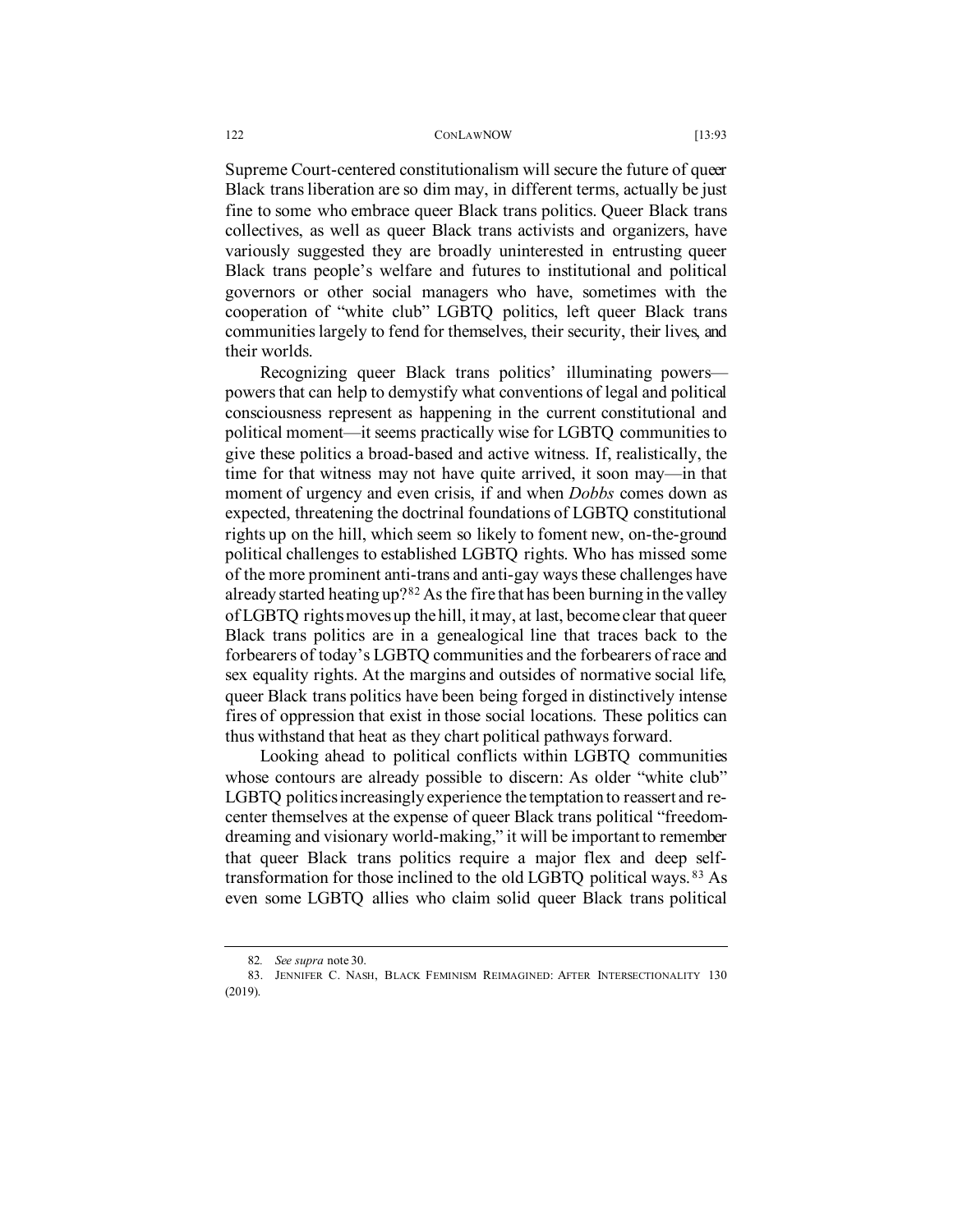are, for many, much easier to think or speak about than to practice and live. The depth of queer Black trans challenges to established "white club" ways of living and doing politics, including identity politics, will, therefore, require repeated reassurances and reminders about what has lately been being gained by efforts that many LGBTQ people and institutions have engaged in, as they have re-centered themselves, their politics, and their identities around pro-trans, and, often separately, around pro-Black LGBTQ politics. The question is whether the comfort and the past successes of the old political ways will again win out over the politics and identities of precarity and location. These politics are hard, but they have queer Black trans liberation—and the liberation of all people—directly in their sights, not as practices of "trickle down" so much as "trickle up" politics. [84](#page-30-0)

A palpable sense is afoot within the spaces that queer Black trans politics are building. It suggests that LGBTQ communities—like so many others—are facing critical inflection points that will define the futures and freedoms that people in these communities have or lack. Here is Raquel Willis during the 2020 Brooklyn Liberation March, thinking aloud about Black trans lives that have been needlessly and tragically lost before their time, and about all the Black trans spirits that have passed over, prophesying while declaring the realities and dreams of queer Black trans power: "And the reckoning is here. The reckoning is here, y'all."[85](#page-30-1) The reckoning is here. Then, looking to the future—the future we all now inhabit and the future that has also yet to arrive—Willis asked a question that must now, in some way, be asked again and again: "So when you leave here today, we might be silent today, but tomorrow we're not gonna be silent, right?"[86](#page-30-2)

The kind of political reckoning, speech, and action that Willis spoke toward—the inward-looking and outward-facing reckoning that LGBTQ communities now confront—involves both individual and collective

<span id="page-30-0"></span><sup>84.</sup> On "trickle down" and "trickle up" politics, see, for instance, Duggan, *supra* note [17,](#page-7-0) at 182–83, and Rob Nichols, *An Interview with Dean Spade, Toward a Critical Trans Politics*, 14 UPPING THE ANTI: A J. OF THEORY AND ACTION 37, 47–49 (2013). For important related discussion suggesting that queer Black politics may challenge the scope and configurations of the political itself, see Zane McNeill & Kyra Smith, *Whose Pride Is This Anyway? The Quare Performance of the #Black Pride 4*, *in* PALGRAVE HANDBOOK OF QUEER AND TRANS FEMINISMS IN CONTEMPORARY PERFORMANCE (T. Rosenberg et al., eds., 2021), and Zoie (Zane) McNeill & Blu Buchannan, *Tracing the Color of Queer Choreopolitics* (Jan. 13, 2020), ACTIVIST HIST. REV., [https://activisthistory.com/2020/01/13/tracing-the-color-of-queer-choreopolitics/.](https://activisthistory.com/2020/01/13/tracing-the-color-of-queer-choreopolitics/) 

<span id="page-30-2"></span><span id="page-30-1"></span><sup>85.</sup> Raquel Willis, *I Believe in Black Trans Power*, YOUTUBE, at 09:11 (June 17, 2020), [https://www.youtube.com/watch?v=Bq1w7glqwkU/.](https://www.youtube.com/watch?v=Bq1w7glqwkU/)

<sup>86</sup>*. Id.*